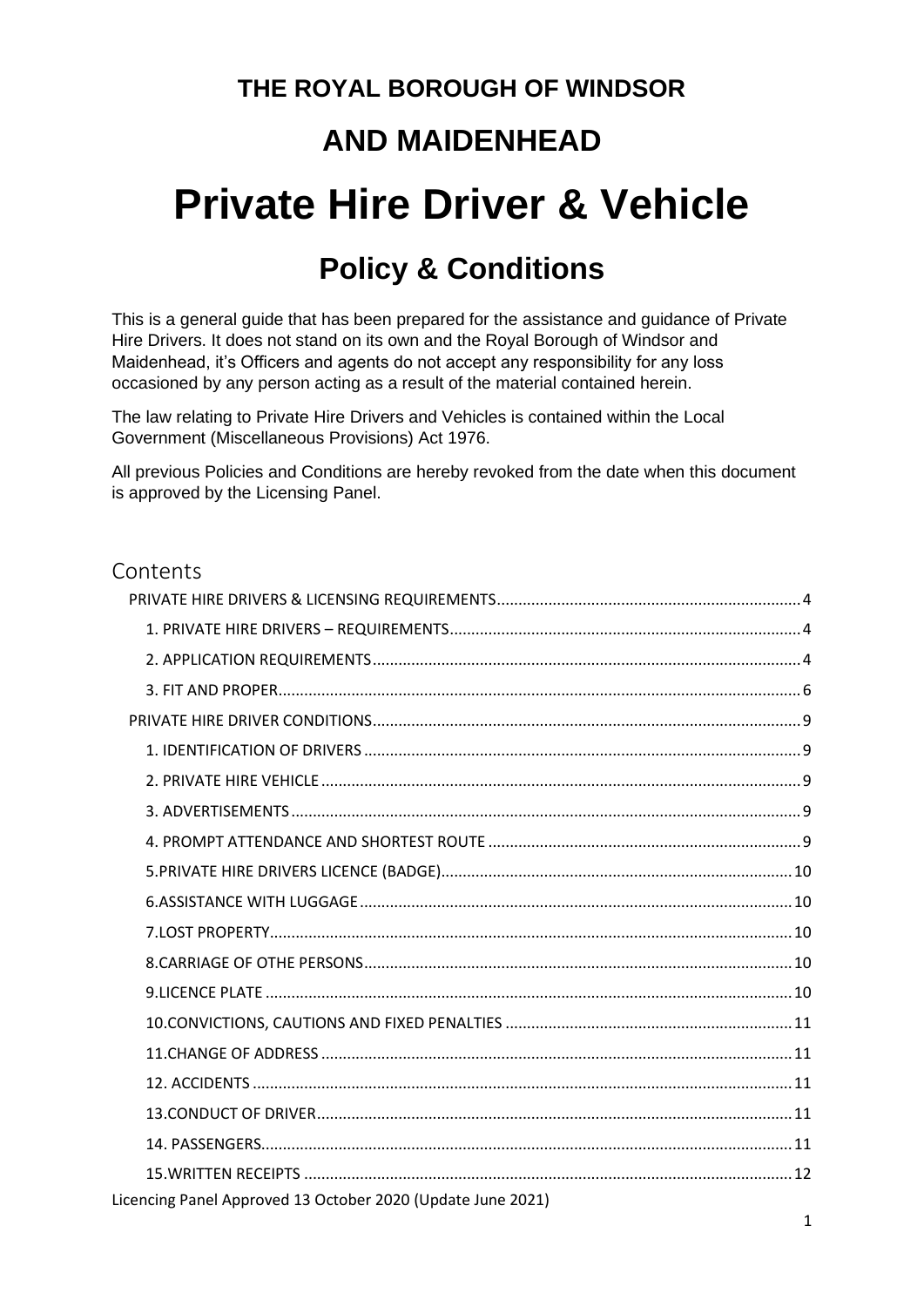## **Policy & Conditions**

| Licencing Panel Approved 13 October 2020 (Update June 2021) |  |
|-------------------------------------------------------------|--|
|                                                             |  |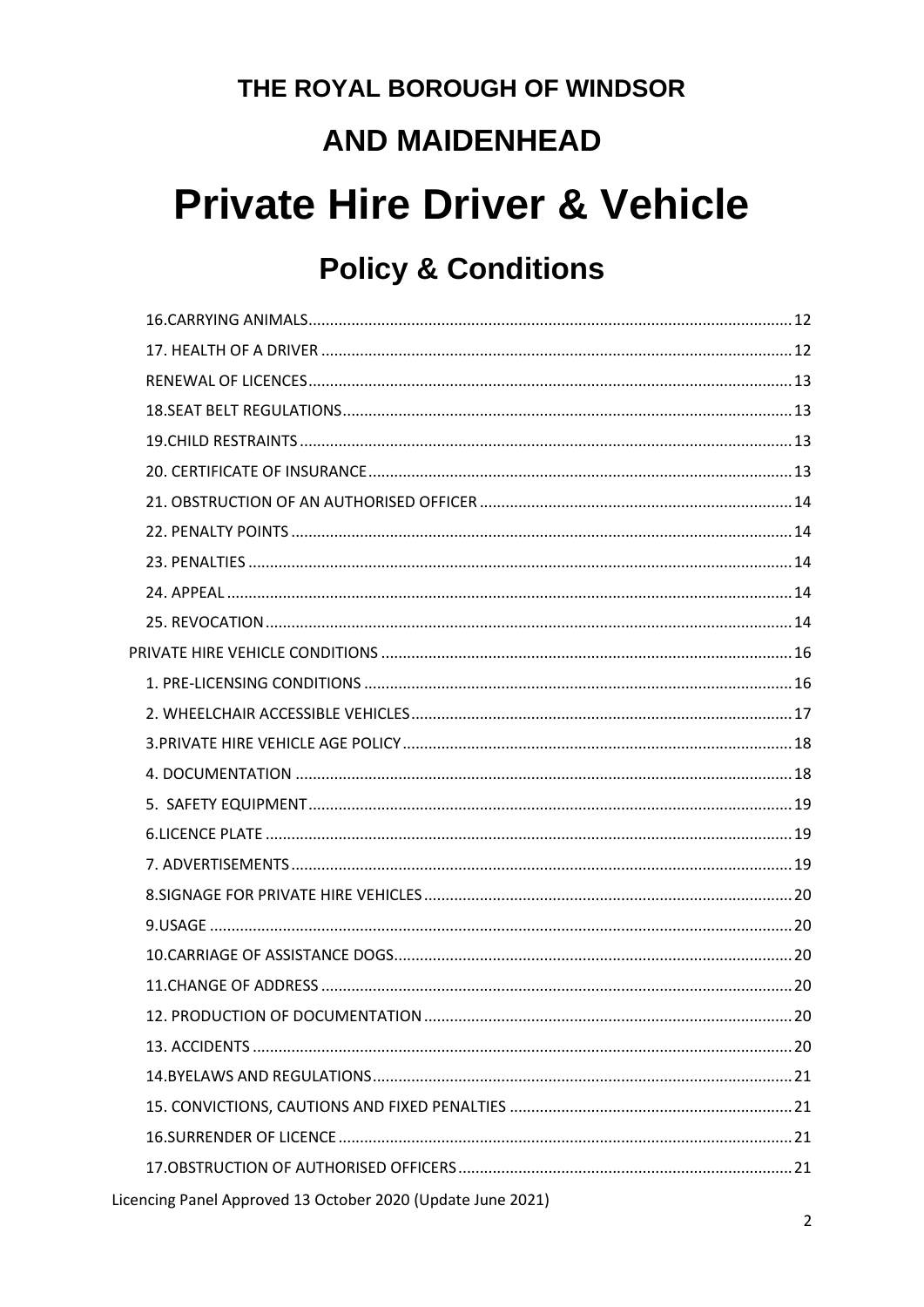## **Policy & Conditions**

| HACKNEY CARRIAGE AND PRIVATE HIRE DRIVER LICENCES STATEMENT OF POLICY ABOUT        |  |
|------------------------------------------------------------------------------------|--|
|                                                                                    |  |
|                                                                                    |  |
|                                                                                    |  |
|                                                                                    |  |
|                                                                                    |  |
|                                                                                    |  |
|                                                                                    |  |
|                                                                                    |  |
|                                                                                    |  |
|                                                                                    |  |
|                                                                                    |  |
| Convictions under the Town Police Clauses Acts and Part II of the Local Government |  |
|                                                                                    |  |
|                                                                                    |  |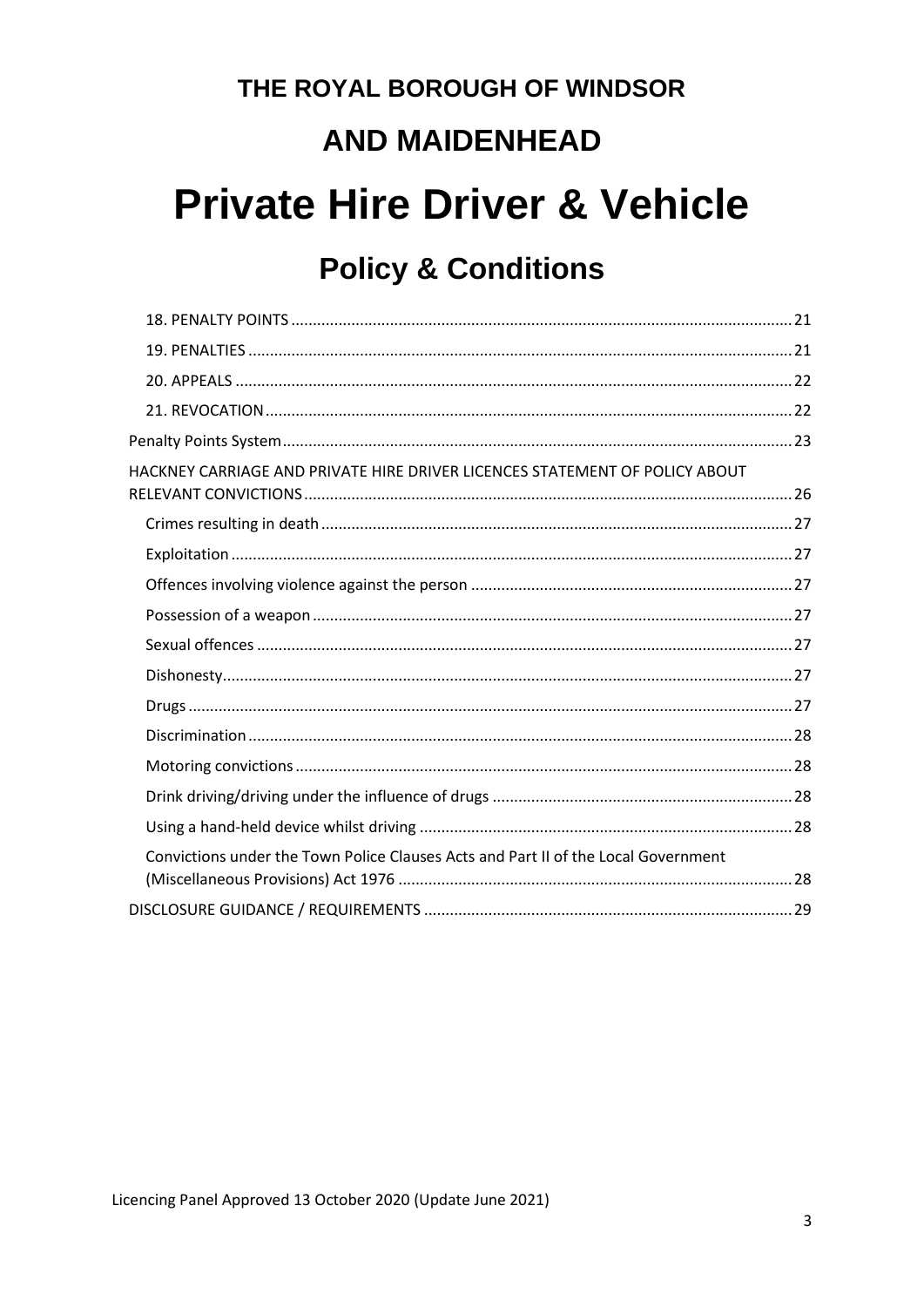### **AND MAIDENHEAD**

# **Private Hire Driver & Vehicle**

## **Policy & Conditions**

### <span id="page-3-0"></span>**PRIVATE HIRE DRIVERS & LICENSING REQUIREMENTS**

In this document, any reference to Licensing Officers means the Trading Standards and Licensing Manager, the Licensing Enforcement Officers and Assistant Licensing Enforcement Officers of the Royal Borough of Windsor and Maidenhead. "Council" means the Royal Borough of Windsor and Maidenhead.

### <span id="page-3-1"></span>**1. PRIVATE HIRE DRIVERS – REQUIREMENTS**

Each application will be considered on its own merits, taking into account all relevant information and circumstances and having regard to the criteria detailed below.

- a) Should any applicant fail to be regarded as a fit and proper person to hold a Private Hire Drivers licence, their application should be refused by the Licensing Officers.
- b) There is a right of appeal to the Council's Appeals Panel.
- c) Should any licence holder become regarded as not being a fit and proper person to hold a Private Hire Drivers Licence, their licence may be suspended or revoked.

### <span id="page-3-2"></span>**2. APPLICATION REQUIREMENTS**

- a) All applicants must have held a full UK, NI or EU driving licence for a minimum of 2 years before an application for a PHD licence can be made. (This excludes the holding of a provisional licence).
- b) Holders of full EU licences must register their licence with the DVLA and obtain and present a UK DVLA licence to accompany an application for a Hackney Carriage or Private Hire Drivers Licence.
- c) All applicants are required to have the current status of their UK DVLA driving licence verified by an RBWM officer. This is done by accessing your driving licence data via the website [www.gov.uk/view-driving-licence.](http://www.gov.uk/view-driving-licence)
- d) Applicants will also be required to authorise access by RBWM licensing officers to their driving licence status for the duration of their Hackney Carriage, Private Hire or Combined Driver Licence.
- e) All new applicants must complete an Enhanced Disclosure & Barring Service (DBS) Disclosure Form and carry out a check of the children and adult Barred Lists. Upon receipt of the result, present it alongside the PHD licence application. The DBS can only be accepted at the time of licensing if it is less than 3 months from the date of issue. In the interests of public safety, the Council will not issue a licence to any individual that appears on either barred list
- f) The Disclosure & Barring Service Disclosure (DBS) does not check for criminal convictions outside the UK, and should an applicant not have been a resident in the UK for the preceding five years, a Certificate of Good Conduct should be obtained from the appropriate Embassy or High Commission. A certified English translation of this document must be produced by the applicant at his own cost. If this cannot be provided, the application shall be refused.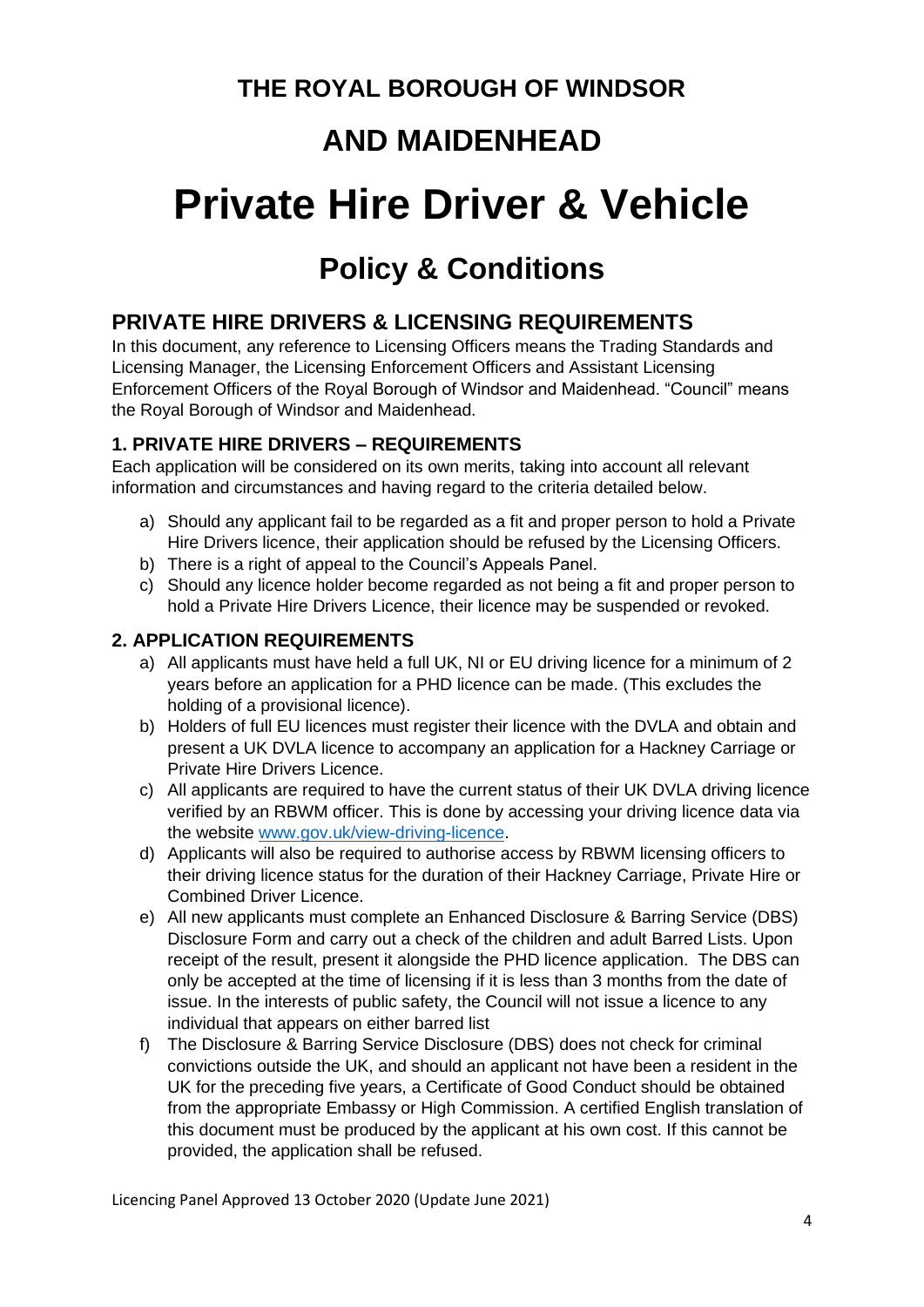## **AND MAIDENHEAD**

# **Private Hire Driver & Vehicle**

## **Policy & Conditions**

- g) All applicants and licensees are required to disclose if they hold or have previously held;
	- · a hackney carriage or private hire drivers' licence with another authority, and
	- · if they have ever had an application for a hackney carriage or private hire drivers' licence refused, or a licence revoked or suspended by any other licensing authority.
- h) All applicants must provide proof of the right to work and reside in the UK. This can be done by providing a valid UK or European Union passport. Holders of other passports must show a valid visa that has at least six months remaining before its expiry at time of application.
- i) A licence will only be granted until the expiry of the visa, and will only be renewed or extended on the production of a valid visa issued by the Home Office. Under no circumstances will letters from any source be accepted as proof of right to work. Applicants without a passport wishing to be able to work must have valid documentation issued by the Home Office such as ARC card, ISD Document or Resident Permit
- j) All applicants must have completed and passed a Driving Standards Agency Hackney and Private Hire Test Assessment within the last 12 months, prior to any PHD licence being issued. (Drivers currently licensed by the Royal Borough of Windsor and Maidenhead are exempt from having to take the DSA Test unless there is a complaint about the standard/quality of their driving).
- k) Applicants are expected to have a good knowledge of the Royal Borough of Windsor and Maidenhead's area and the surrounding area as well as the Highway Code.
- l) Applicants have 12 months from submission of application to complete the application process.
- m) All applicants must submit a Certificate of Fitness which must be signed and stamped by their own General Practitioner. Medicals are required at first application, then every five years until the licence holder reaches the age of 65. Thereafter a Certificate of Fitness must be provided every year.
- n) Applicants for a 3 year licence must apply for an enhanced DBS at the time of application and will be subject to a DVLA licence check. Each year, after the licence has been issued, the driver will be subject to another DVLA licence check and will be issued with a new badge, using a current photograph.
- o) All applicants must have attended, at their own expense, mandatory classroom based safeguarding training as prescribed by the Head of Communities, Enforcement & Partnerships and achieved a satisfactory score in the test included in the training.
- p) Applicants who can provide evidence that they have attended equivalent safeguarding training will be exempt from the requirement to attend this mandatory safeguarding training. "Equivalent" in this case means:
	- · training in a classroom or group environment
	- with a test requiring a minimum pass mark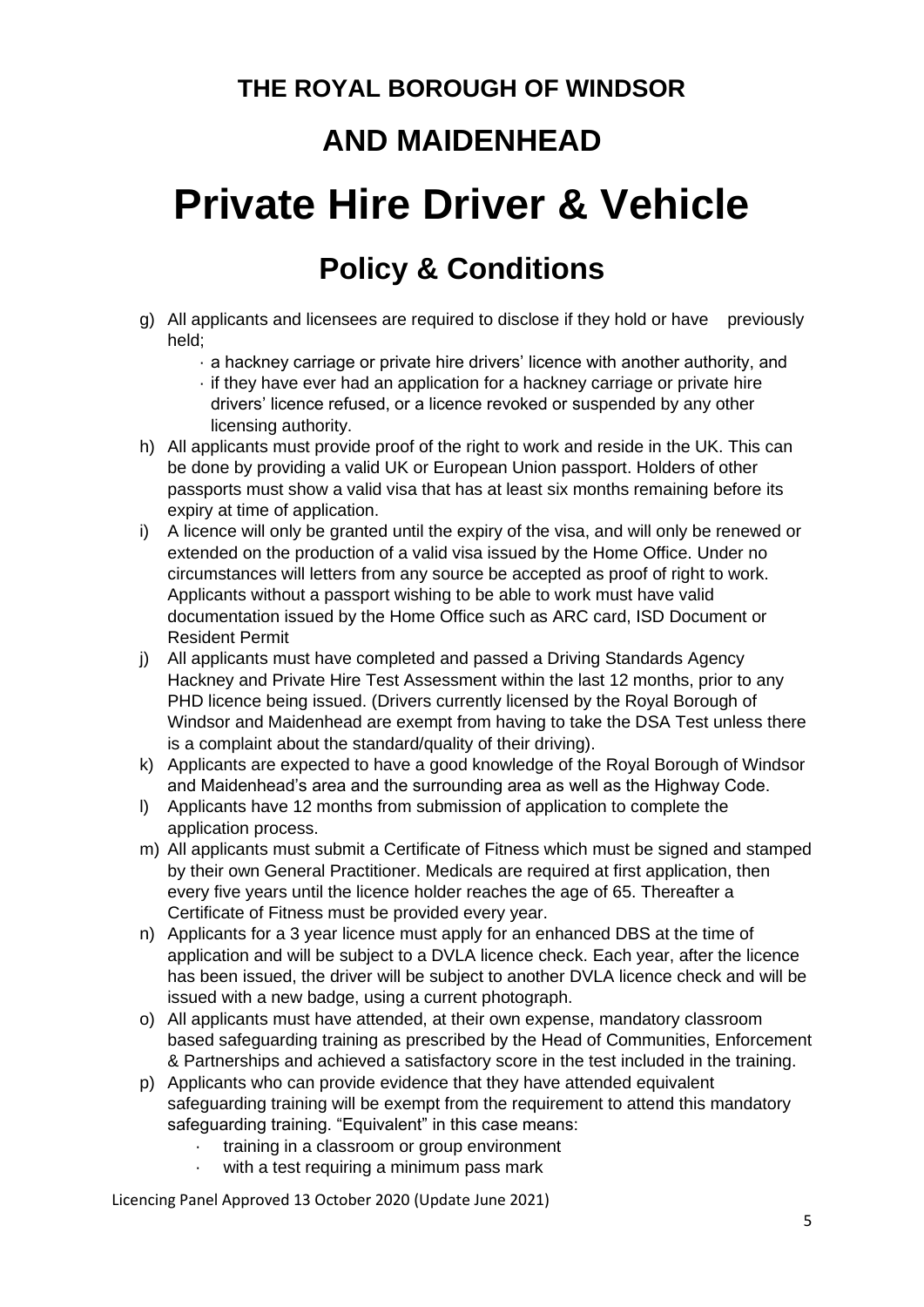### **AND MAIDENHEAD**

# **Private Hire Driver & Vehicle**

### **Policy & Conditions**

- with a certificate of attendance or completion
- q) Applicants will then be required to undergo refresher training every three years as prescribed by the Head of Communities, Enforcement & Partnerships"
- r) All applicants for a RBWM hackney carriage driver's licence are required to take a mandatory test of their English language proficiency, both written and oral, as part of the application process. This will not apply where an applicant can provide evidence of a UK secondary school level qualification taught and examined in English, or equivalent if taught and examined in English and which demonstrates the applicant's ability to read, write, speak and listen in English

2.1 Nothing in this policy shall preclude a licence holder from being required to undergo a medical examination at any time as may be directed by the Council's Licensing Officers

#### <span id="page-5-0"></span>**3. FIT AND PROPER**

A license shall not be granted where an applicant has been convicted of an offence of a type set out in the assessment of previous convictions in the Hackney Carriage and Private Hire Driver Licenses Statement of Policy about Relevant Convictions, below, which;

- has not yet been rehabilitated in terms of the Rehabilitation of Offenders Act 1974 (as amended), or
- · does not meet the requirements of the assessment of previous convictions set out in the Driver Licences Statement of Policy about Relevant Convictions
- · In addition, where there are relevant spent convictions these may also be considered.

The Council will take a particularly cautious view of any offences against individuals with special needs, children and other vulnerable groups, particularly those involving violence, those of a sexual nature and those linked to organised crime.

- a) A conviction for any of the offences listed in the assessment of previous convictions in the Hackney Carriage and Private Hire Driver Licences Statement of Policy about Relevant Convictions will result in immediate licence suspension or revocation by the Licensing Officers. Where a RBWM licence holder has been served an immigration penalty or convicted of an immigration offence, the licence will be revoked immediately Should a Private Hire Drivers licence holder be charged with an offence that is deemed to be of such a nature that it poses a serious risk to the public, the Licence shall be immediately suspended by the Licensing Officers until such time that the issue has been resolved
- b) Where a conviction is not in respect of a relevant offence and is not of a nature which would have any bearing on whether the applicant is a fit and proper person to hold a driver's licence, then such a conviction will be disregarded other than in consideration of an overall adherence to the law.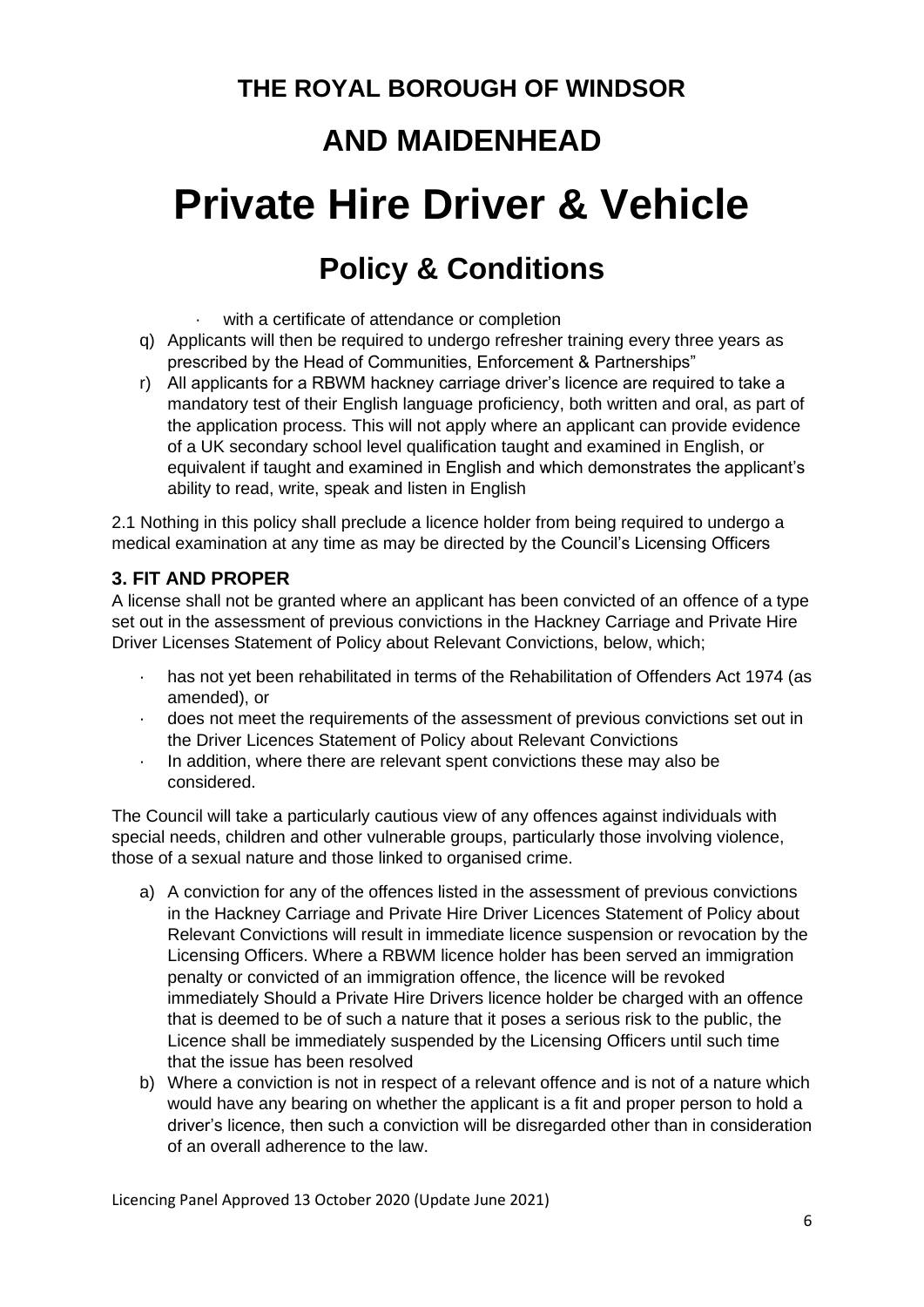## **AND MAIDENHEAD**

# **Private Hire Driver & Vehicle**

## **Policy & Conditions**

- c) A licence may be suspended or revoked in accordance with the approved penalty point system (see penalty point system).
- d) If a licence has been revoked, a new application will not be accepted until one (1) year has elapsed from the date of revocation or any time which the Licensing Officers decide.
- e) There is a right of appeal against any Licensing Officer's decision to the Council's Appeals Panel.
- f) From 01 October 2018 existing private hire drivers must undertake mandatory classroom based safeguarding training as prescribed by the Head of Communities, Enforcement & Partnerships and achieve a satisfactory score in the test included in the training.
- g) Full details of the training and how to arrange to attend will be provided by the Licensing Officer. Drivers attending the training and achieving a satisfactory score in the test will be issued with a certificate.
- h) This training must be completed by 31 December 2019 and the original of the certificate provided to the Licensing Officer by that date.
- i) Should an existing driver fail to attend the training and attain a certificate by 31 December 2019 they will not be regarded as fit and proper to hold a Private Hire Drivers Licence. As a result, their licence will be suspended until the training is completed and a certificate produced to the Licensing Officer.
- j) There is a right of appeal against any such suspension to the Council's Appeals Panel.
- k) The cost of the training is to be met by the person attending the training. This will be on a cost recovery basis.
- l) Individuals with evidence that they have attended equivalent safeguarding training will be exempt from the requirement to attend this mandatory safeguarding training.

"Equivalent" in this case means:

- training in a classroom or group environment
- with a test requiring a minimum pass mark
- with a certificate of attendance or completion
- m) Drivers will be required to undergo refresher training every three years as prescribed by the Head of Communities, Enforcement & Partnerships. Full details of this refresher training and how to complete will be provided by the Licensing Officers.
- n) When considering whether an applicant or licensee is fit and proper to hold an RBWM licence the following question will be posed:
	- Without any prejudice, and based on the information before you, would you allow a person for whom you care, regardless of their condition, to travel alone in a vehicle driven by this person at any time of day or night".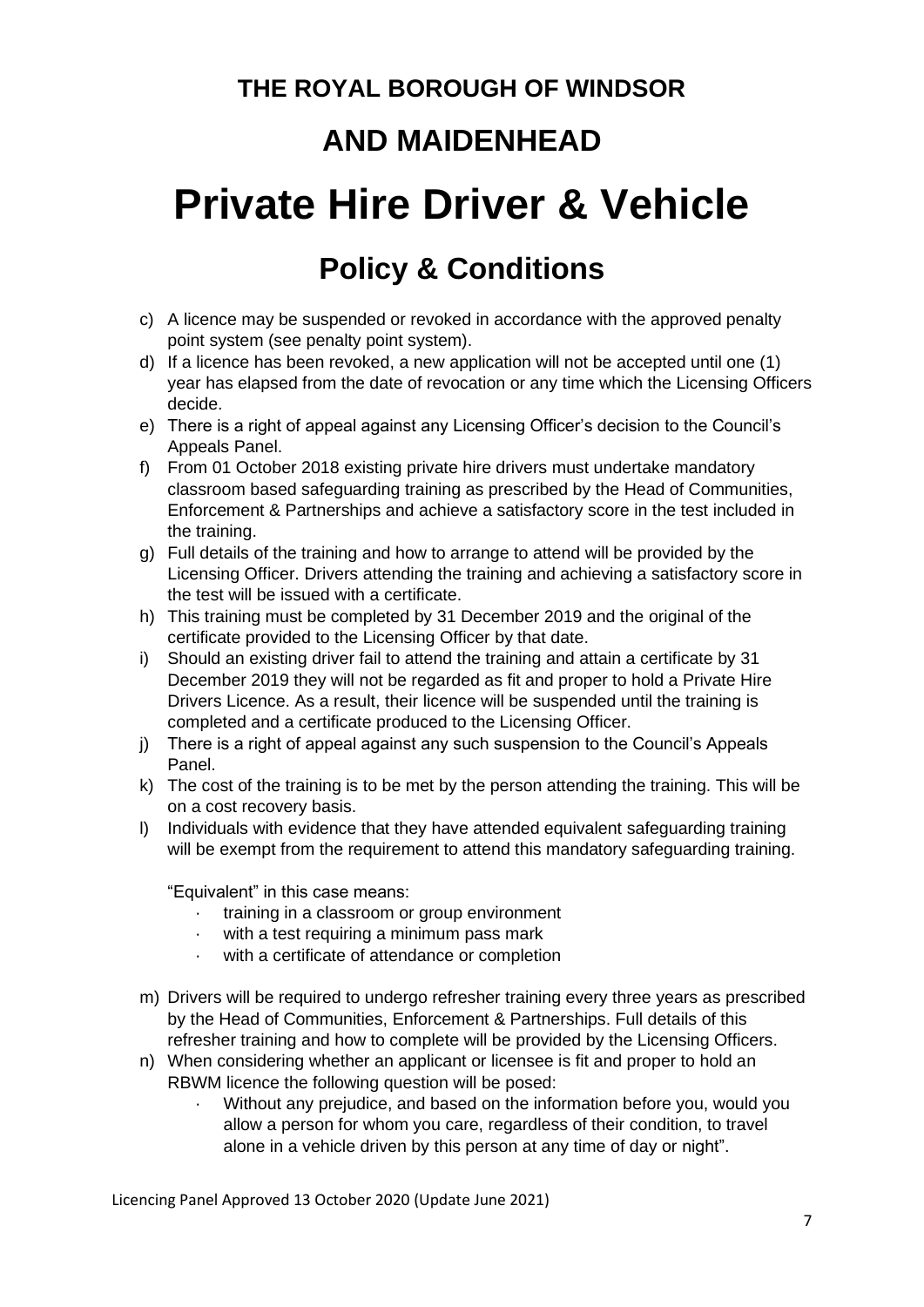### **AND MAIDENHEAD**

# **Private Hire Driver & Vehicle**

## **Policy & Conditions**

- If, on the balance of probabilities, the answer to this question is 'no', the individual will not be granted a RBWM licence.
- If the licensing officer or Licensing Panel Sub Committee is only "50/50" as to whether an applicant or licensee is 'fit and proper', they will not be granted a RBWM licence".
- o) If a licensing officer has reason to believe that the English language proficiency of an existing RBWM private hire driver's licence holder, is insufficient to meet the needs of the job, and in particular;
	- · the ability to understand written documents, such as policies and guidance,
	- · the ability to understand training and written policies and guidance relating to the protection of children and vulnerable adults and applying this to identify and act on signs of exploitation, and
	- · oral proficiency to enable reasonable communication with passengers, and in particular the identification of potential exploitation through communicating with passengers and their interaction with others,

The licensing officer will require that the applicant or licence holder undertakes English language proficiency testing, both written and oral, and provide the results of those tests within 28 days. Failure to comply with this requirement may result in the refusal of the application, or the suspension of an existing licence until the testing is completed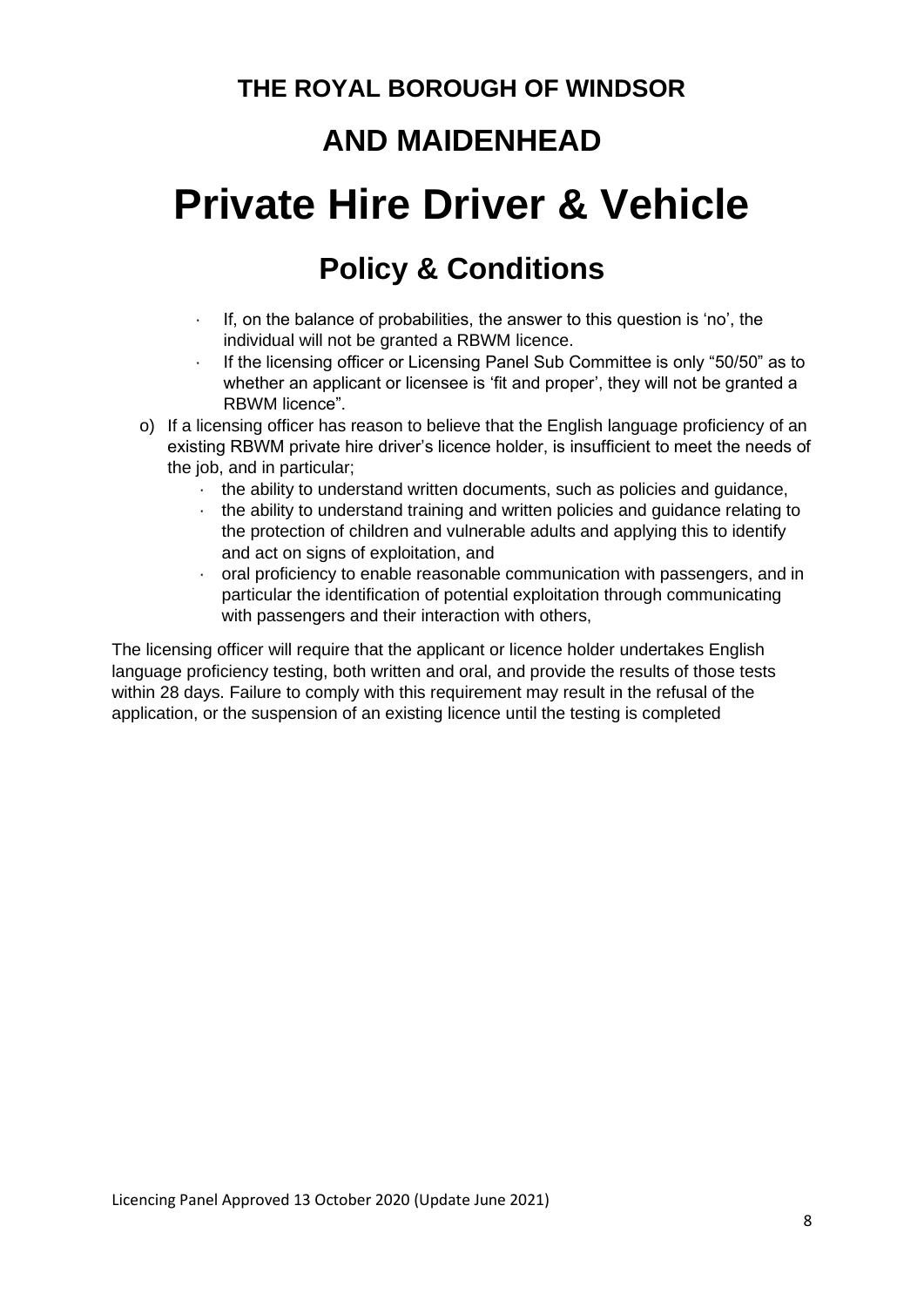# **THE ROYAL BOROUGH OF WINDSOR AND MAIDENHEAD Private Hire Driver & Vehicle Policy & Conditions**

### <span id="page-8-0"></span>**PRIVATE HIRE DRIVER CONDITIONS**

The Council attaches the following conditions to Private Hire Drivers Licences;

In these conditions 'the Council' means the Royal Borough of Windsor and Maidenhead, 'Driver' means a person holding a Private Hire Driver's licence issued by the Council and 'Vehicle' means a Private Hire Vehicle licensed by the Council. "Licensing Officers" means the Trading Standards and Licensing Manager, the Licensing Enforcement Officers and Assistant Licensing Enforcement Officers of the Royal Borough of Windsor and Maidenhead. "Council" means the Royal Borough of Windsor and Maidenhead.

**NOTES:** Failure to adhere to the Private Hire Drivers Conditions may result in prosecution, suspension or revocation of the licence pursuant to S.61 of the Local Government (Miscellaneous Provisions) Act 1976.

### <span id="page-8-1"></span>**1. IDENTIFICATION OF DRIVERS**

- a) The Driver shall at all times whilst using a Private Hire Vehicle wear or display his Private Hire Drivers badge in such a position and manner that is plainly visible.
- b) The badge must be shown, if requested, to the hirer of the vehicle or to any 'authorised officer' of the Council or Police Officer, as defined in the Local Government (Miscellaneous Provisions) Act 1976.
- c) The driver shall ensure that an internal identification plate is clearly displayed within the vehicle showing the Private Hire Vehicle Licence and registration number matching the design approved by the licensing officers.

### <span id="page-8-2"></span>**2. PRIVATE HIRE VEHICLE**

The Driver shall not use a Private Hire Vehicles unless it complies with the Royal Borough of Windsor and Maidenhead's Private Hire Vehicle policy (see Private Hire Vehicle policy document).

#### <span id="page-8-3"></span>**3. ADVERTISEMENTS**

The Driver shall not place, or permit to be placed, any printed written material on the vehicle.

### <span id="page-8-4"></span>**4. PROMPT ATTENDANCE AND SHORTEST ROUTE**

a) The driver shall, on attendance of a booking from the licensed Private Hire Operator, be in attendance at the appointed time and place unless delayed or prevented by sufficient cause.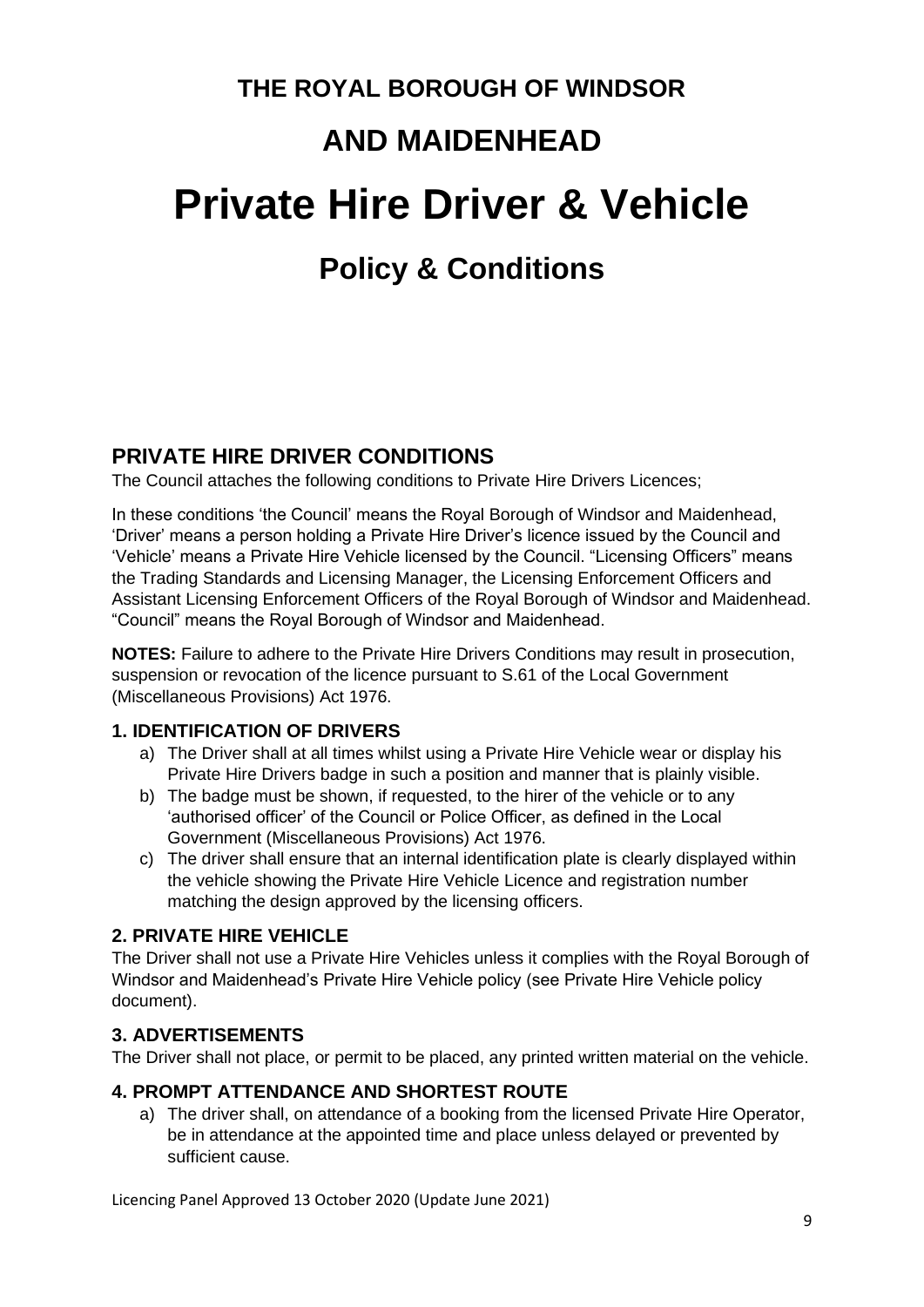### **AND MAIDENHEAD**

# **Private Hire Driver & Vehicle**

## **Policy & Conditions**

b) The driver when hired to drive to any particular destination shall, subject to any directions given by the hirer, proceed to that destination by the shortest available route.

### <span id="page-9-0"></span>**5.PRIVATE HIRE DRIVERS LICENCE (BADGE)**

- a) The Driver shall be issued with a Private Hire Driver Licence and identification badge. These documents remain the property of the Royal Borough of Windsor and Maidenhead.
- b) At the request of a Licensing Officer, the License and/or identification badge must be returned to the Council.
- c) The Driver shall upon the expiry date (without prior renewal to that expiry date), revocation or suspension of the Licence return the Licence and driver's identification badge to the Council immediately.

### <span id="page-9-1"></span>**6.ASSISTANCE WITH LUGGAGE**

The Driver shall, when requested by any person hiring or seeking to hire the vehicle;

- a) convey a reasonable amount of luggage
- b) afford reasonable assistance in loading and unloading
- c) afford reasonable assistance in removing the luggage to or from the pick up or destination point of any passenger.

### <span id="page-9-2"></span>**7.LOST PROPERTY**

- a) The Driver shall, immediately after the termination of any hiring or as soon as practicable after, carefully search the vehicle for any property which may have accidentally been left behind.
- b) If the Driver has found any property accidentally left in their vehicle he must notify the Operator. If the passenger contacts the Operator immediately the driver must arrange for the passenger to collect the goods; if not, as soon as possible (and in any event within 48 hours) the property should be handed in to the nearest Police Station.

#### <span id="page-9-3"></span>**8.CARRIAGE OF OTHE PERSONS**

- a) The Driver shall not permit any person to be carried in the vehicle without the consent of the hirer.
- b) The Driver shall not carry, or permit to be carried, a greater number of passengers than that stated on the Private Hire Vehicle Licence Plate.

#### <span id="page-9-4"></span>**9.LICENCE PLATE**

- a) The Driver shall ensure that the Private Hire Vehicle Licence Plate is securely affixed to the outside rear of the vehicle at all times whether working as a Private Hire Vehicle or not.
- b) The Driver shall ensure that the Private Hire Vehicle Licence Plate is not concealed or damaged and is kept clean so that it is clearly visible at all times.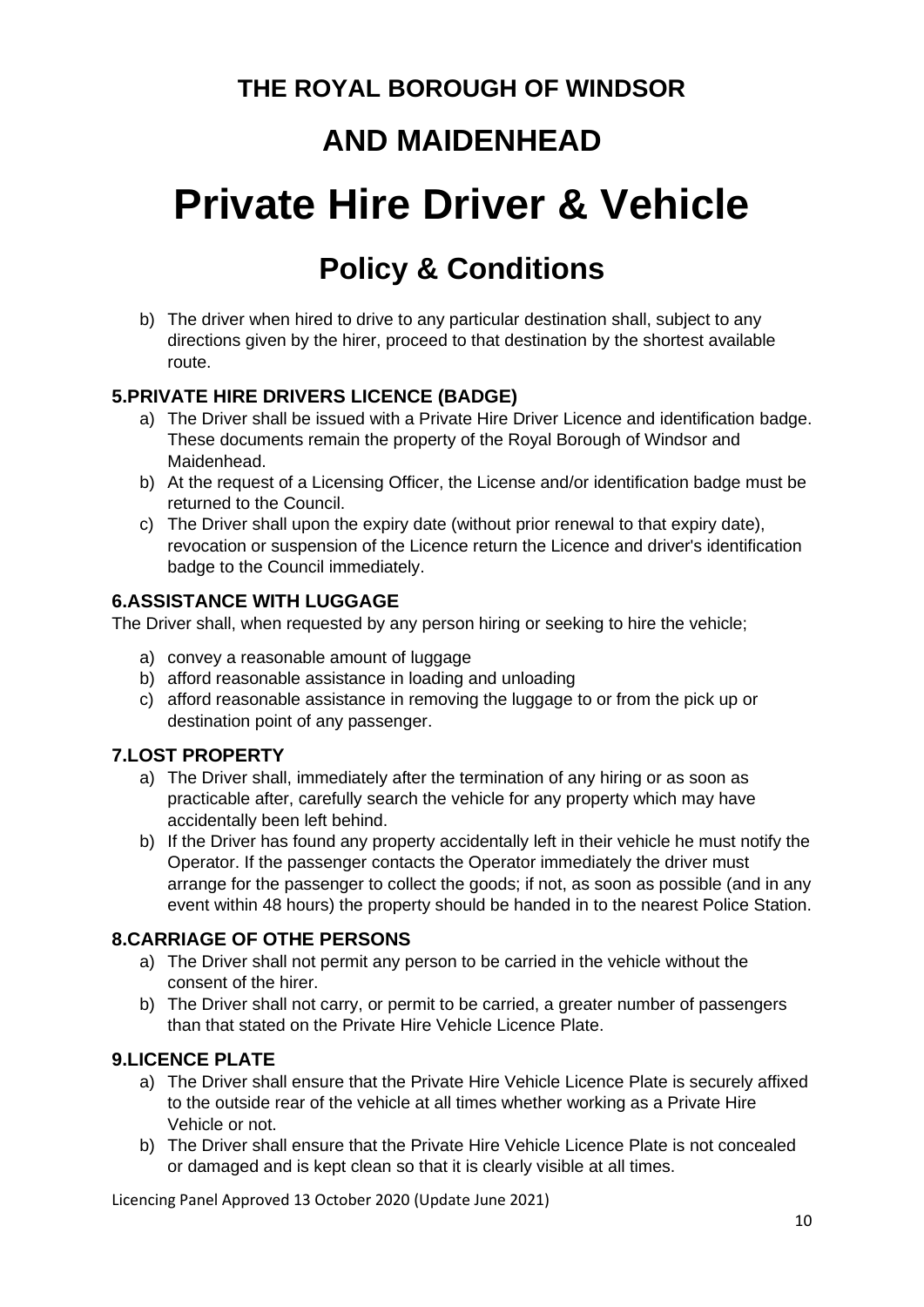### **AND MAIDENHEAD**

# **Private Hire Driver & Vehicle**

## **Policy & Conditions**

#### <span id="page-10-0"></span>**10.CONVICTIONS, CAUTIONS AND FIXED PENALTIES**

- a) The Driver shall notify RBWM Licensing in writing within 48 hours of an arrest and release, charge or conviction of any sexual offence, any offence involving dishonesty or violence and any motoring offence.
- b) The Driver shall, within 7 days, disclose to RBWM Licensing in writing details of any other conviction, police caution or fixed penalty (e.g. points on driving licence) other than a parking fine imposed on him/her during the course of the licence.
- c) Any such arrest, charge or conviction in paragraph (a) shall result in a review by licensing officers as to whether the licence holder is fit to continue to hold the licence.

#### <span id="page-10-1"></span>**11.CHANGE OF ADDRESS**

- a) The Driver shall notify the Council in writing of any change of address during the period of the licence within 7 days of such change taking place.
- b) The Driver's DVLA driving licence must be registered at the Drivers current address.

#### <span id="page-10-2"></span>**12. ACCIDENTS**

The Driver shall notify the Council in writing of any vehicle accident in which the Driver is involved whilst driving a Private Hire Vehicle. This notification must be received within 72 hours of the accident taking place.

#### <span id="page-10-3"></span>**13.CONDUCT OF DRIVER**

- a) The Driver shall at all times be clean and respectable in his dress and person and behave in a civil and orderly manner.
- b) The Driver shall at all times take all reasonable steps to ensure the safety of passengers conveyed in, entering or alighting from the Vehicle.
- c) The Driver shall not drink or eat in the vehicle.
- d) The Driver shall not smoke in the vehicle or allow any passengers to smoke in the vehicle (for further information see policy relating to the Health Act 2006).
- e) The Driver shall not play any audio or sound (other than for the purposes of sending/receiving messages from the Operators base) that is loud, offensive or that causes a nuisance to the hirer.

Drivers may not initiate any dialogue of a sexual nature with a passenger. Licensed drivers are not permitted to become involved sexually, or have sexual contact, even with consent, whilst in a licensed vehicle with any passenger.

#### <span id="page-10-4"></span>**14. PASSENGERS**

- a) The Driver shall not convey or permit to be conveyed (in a Private Hire Vehicle) a greater number of persons than that prescribed on the Vehicle Licence.
- b) The Driver shall not allow any child under the age of twelve years or more than one person above the age of twelve years to be carried in the front of the vehicle.
- c) The Driver shall not at any time by calling out or otherwise importune any person to hire his Vehicle.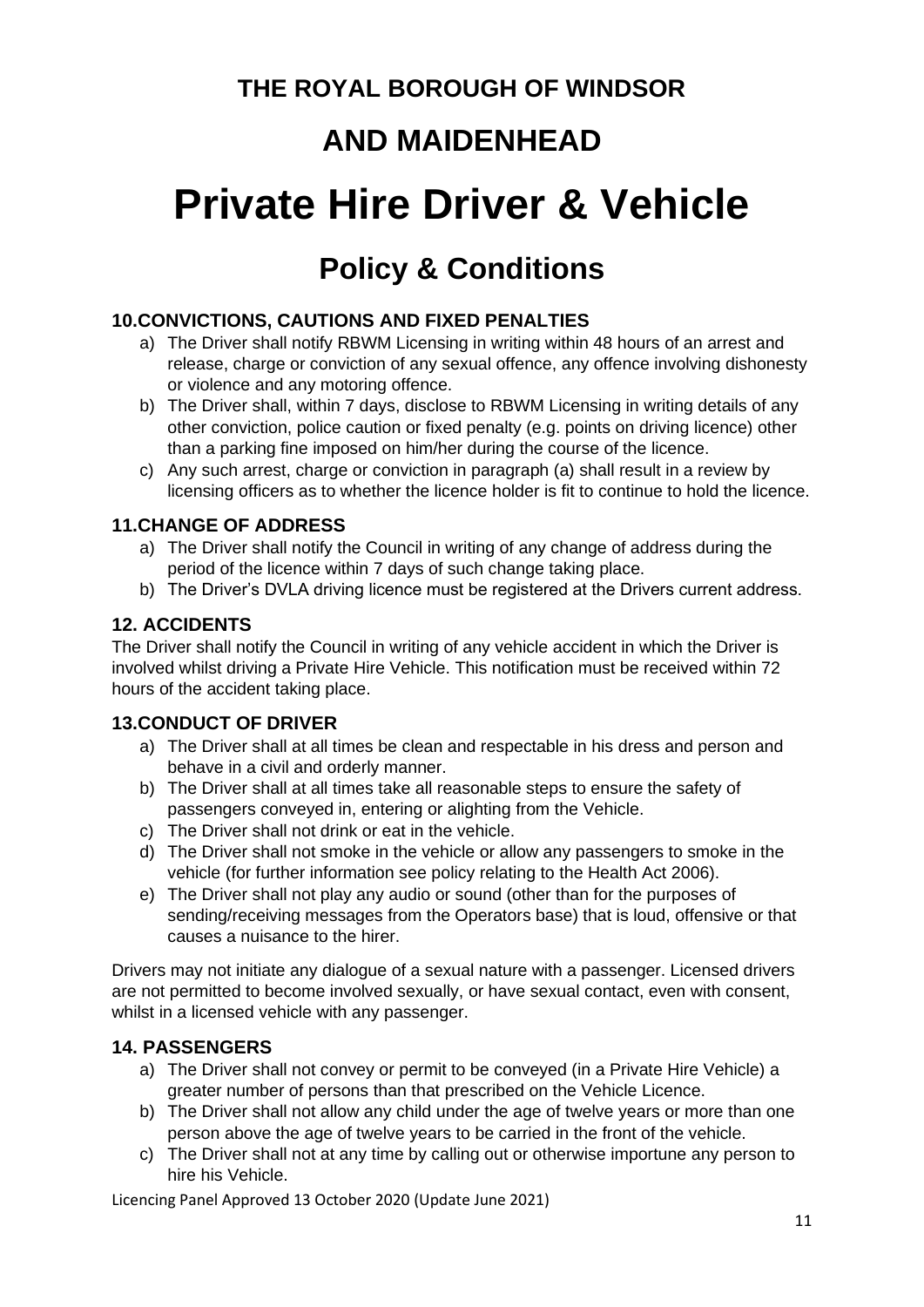## **AND MAIDENHEAD**

# **Private Hire Driver & Vehicle**

## **Policy & Conditions**

- d) The Driver must only accept a fare that has been properly booked and passed to the Driver via the licensed Private Hire Operator for whom he works.
- e) The Driver shall not cause or permit a Private Hire Vehicle to stand on any road in such a manner as to suggest that it is plying for hire or that it is a Hackney Carriage Vehicle. The Driver shall not rank unlawfully.

### <span id="page-11-0"></span>**15.WRITTEN RECEIPTS**

The Driver shall if requested by the hirer provide them with a written receipt for the fair paid.

#### <span id="page-11-1"></span>**16.CARRYING ANIMALS**

- a) The Driver shall not carry any animals that belong to or are in the custody of him in the Vehicle when it is being hired.
- b) The Driver must (unless in possession of an exemption certificate, see below) accept bookings made by or on behalf of a disabled person who is accompanied by a guide, hearing or assistance dog.
- c) The Driver must (unless in possession of an exemption certificate, see below) accept a booking by a person who will be accompanied by such a disabled person.
- d) The Driver must not make an additional charge for carrying the passenger's assistance dog.
- e) A Driver who has a proven medical condition that prevents him from carrying an assistance dog in his vehicle must obtain a Driver Exemption Certificate (from the Council on production of medical evidence of the condition). This Certificate must be clearly displayed at all times when driving the Private Hire Vehicle. The Driver is responsible for informing his Operator and the Council if he has a medical condition affecting his ability to carry assistance dogs during the period of their licence.

### <span id="page-11-2"></span>**17. HEALTH OF A DRIVER**

- a) The Driver must inform the Council without delay about the onset or worsening of any health condition likely to cause him to be a source of danger to the public when driving either now or in the future. Examples are contained in the DVLA Medical Notification Guidance and include;
	- · giddiness
	- **fainting**
	- **blackouts**
	- · epilepsy
	- · strokes
	- multiple sclerosis
	- Parkinson's disease
	- heart disease
	- · angina
	- **coronaries**
	- high blood pressure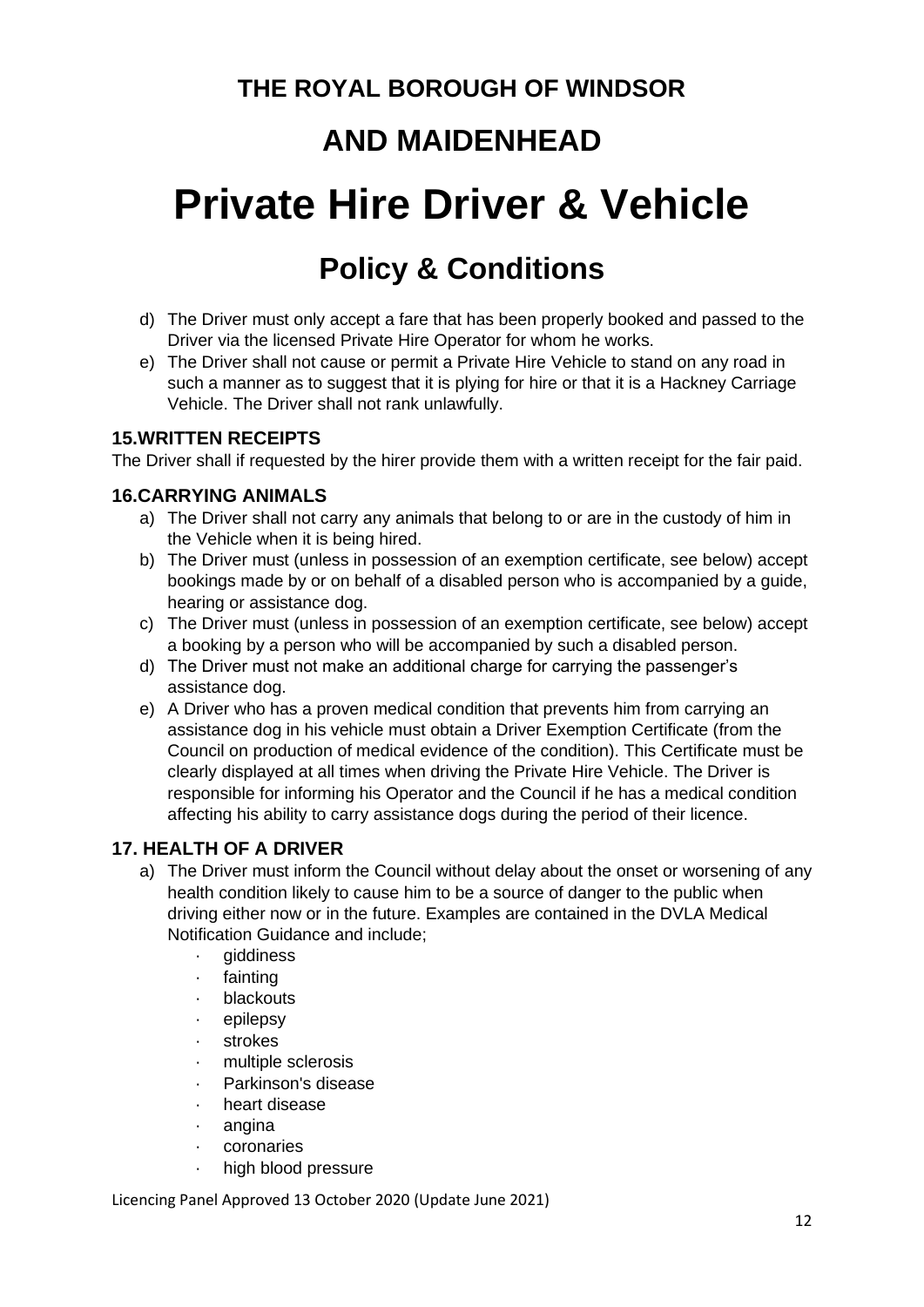## **AND MAIDENHEAD**

# **Private Hire Driver & Vehicle**

## **Policy & Conditions**

- · arthritis
- · disorder of vision
- mental illness
- alcoholism
- · drug taking
- loss of limb or loss of use of limb
- b) Drivers who are in doubt about whether or not their health condition is one which should be reported should consult their Doctor and refer to the DVLA (Group 2) Medical rules and Standards which are updated every 6 months.
- c) A medical certificate signed by the driver's own General Practitioner who knows and has access to his medical history shall be produced at the time of the initial application, and then every five years until the licence holder reaches the age of 65. Thereafter a Certificate of Fitness must be provided every year.

### <span id="page-12-0"></span>**RENEWAL OF LICENCES**

- a) Applications to renew a licence can be made 30 days before the expiry of the current licence and must be submitted on the appropriate application forms.
- b) All current PHD licence holders are required to undergo a Disclosure & Barring Service Disclosure (DBS) check every 3 years. This will be carried out at the time of the renewal application.
- c) All current PHD licence holders are to have their DVLA/EU drivers licence checked with the DVLA annually. This will be carried out at the time of the renewal application. Where a three year licence has be issued the check shall be done annually.

#### **Note**

An application for the renewal of a licence made after the date of expiry of the previously held licence will be dealt with as a new application.

### <span id="page-12-1"></span>**18.SEAT BELT REGULATIONS**

Private Hire Drivers are only exempt from wearing a seat belt if the vehicle is being used to carry passengers for hire.

### <span id="page-12-2"></span>**19.CHILD RESTRAINTS**

- a) If the correct child restraint is not available then a child under 3 years of age may travel unrestrained in the rear of a Private Hire or Hackney Carriage vehicle.
- b) If the correct child restraint is not available then a child aged 3 to 11 and less than 1.35 metres (approx 4ft 5ins) may use an adult belt when travelling in a Private Hire or Hackney Carriage vehicle if the correct child restraint is not available

### <span id="page-12-3"></span>**20. CERTIFICATE OF INSURANCE**

The Driver will be responsible for ensuring that any vehicle in his charge is insured for use as a Private Hire Vehicle and that he is personally insured to drive the vehicle.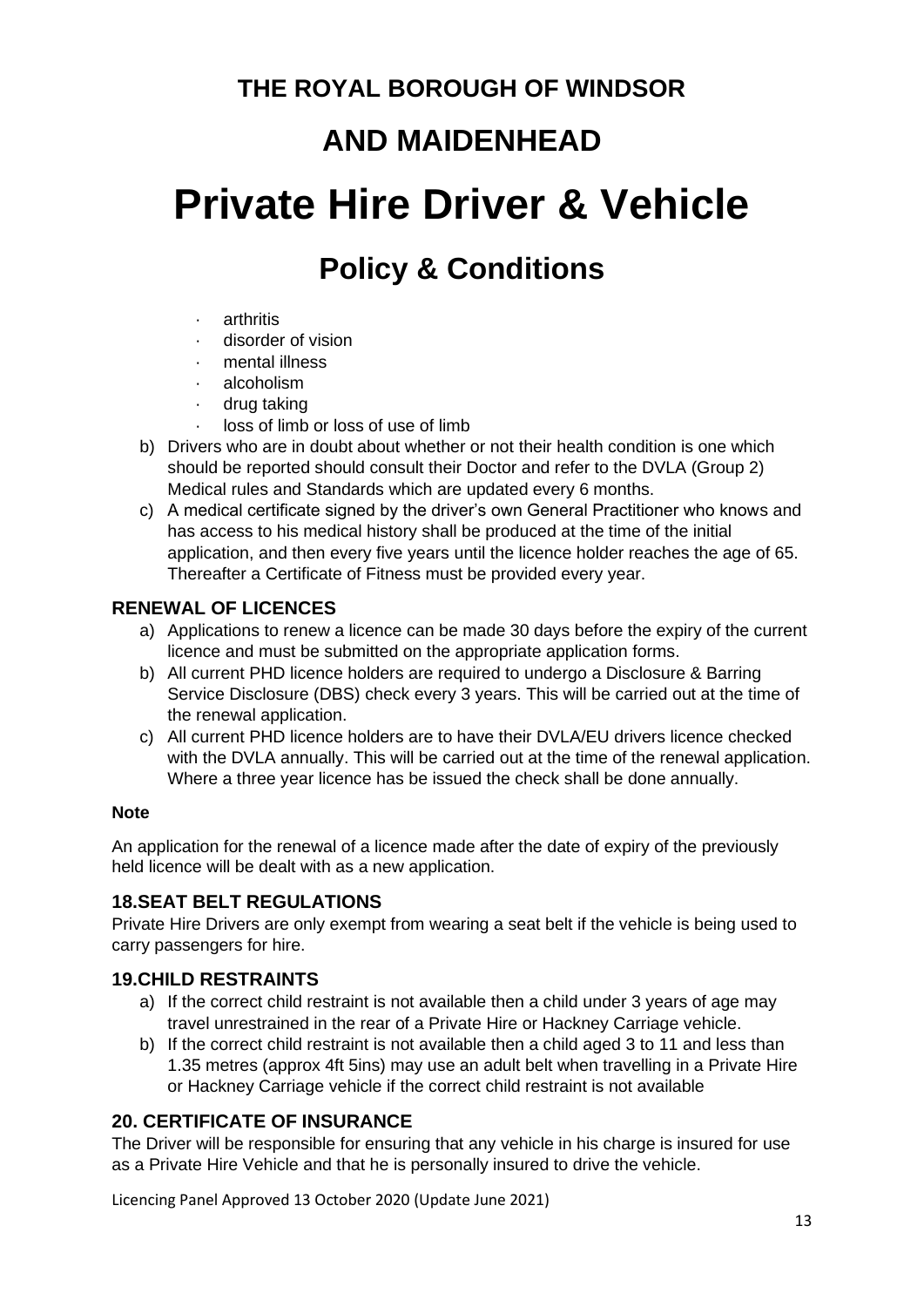### **AND MAIDENHEAD**

# **Private Hire Driver & Vehicle**

### **Policy & Conditions**

#### **Note**

The conditions relating to insurance of motor vehicles are contained in part 6 of the Road Traffic Act 1988.

#### <span id="page-13-0"></span>**21. OBSTRUCTION OF AN AUTHORISED OFFICER**

Any person who:-

- a) wilfully obstructs an authorised officer or constable acting in pursuance of this Act; or
- b) without reasonable excuse fails to comply with any requirement properly made to him by such officer or constable; or
- c) without reasonable cause fails to give such an officer or constable so acting any other assistance or information which he may reasonably require of such person for the purposes of the performance of his functions under this part of the Act or the Act of 1847; shall be guilty of an offence.

#### <span id="page-13-1"></span>**22. PENALTY POINTS**

The Private Hire Driver's Licence is subject to the penalty points system and the licence holder is required to read and comply with the provisions of the system at all times – see page 17 for further details

#### <span id="page-13-2"></span>**23. PENALTIES**

- a) The Licensing Officer may suspend, revoke or refuse to renew the Licence if any of the above conditions are not complied with.
- b) The Licensing Officer may suspend, revoke or refuse to renew the Licence for 'Any Other Reasonable Cause' as defined in the Local Government (Miscellaneous Provisions) Act 1976.

#### <span id="page-13-3"></span>**24. APPEAL**

- a) There is a right of appeal against a decision of a Licensing Officer to the Council's Appeals Panel.
- b) Where a licence has been revoked or suspended, or where a new application has been refused, an appeal against the Council's decision can be made to the East Berkshire Magistrates Court within 21 days.

#### <span id="page-13-4"></span>**25. REVOCATION**

Licensing Officers are authorised to automatically revoke the licence of a driver who has been disqualified from driving. A minimum period of 12 months must elapse from the end of disqualification before an application can be accepted.

#### **PLEASE NOTE:**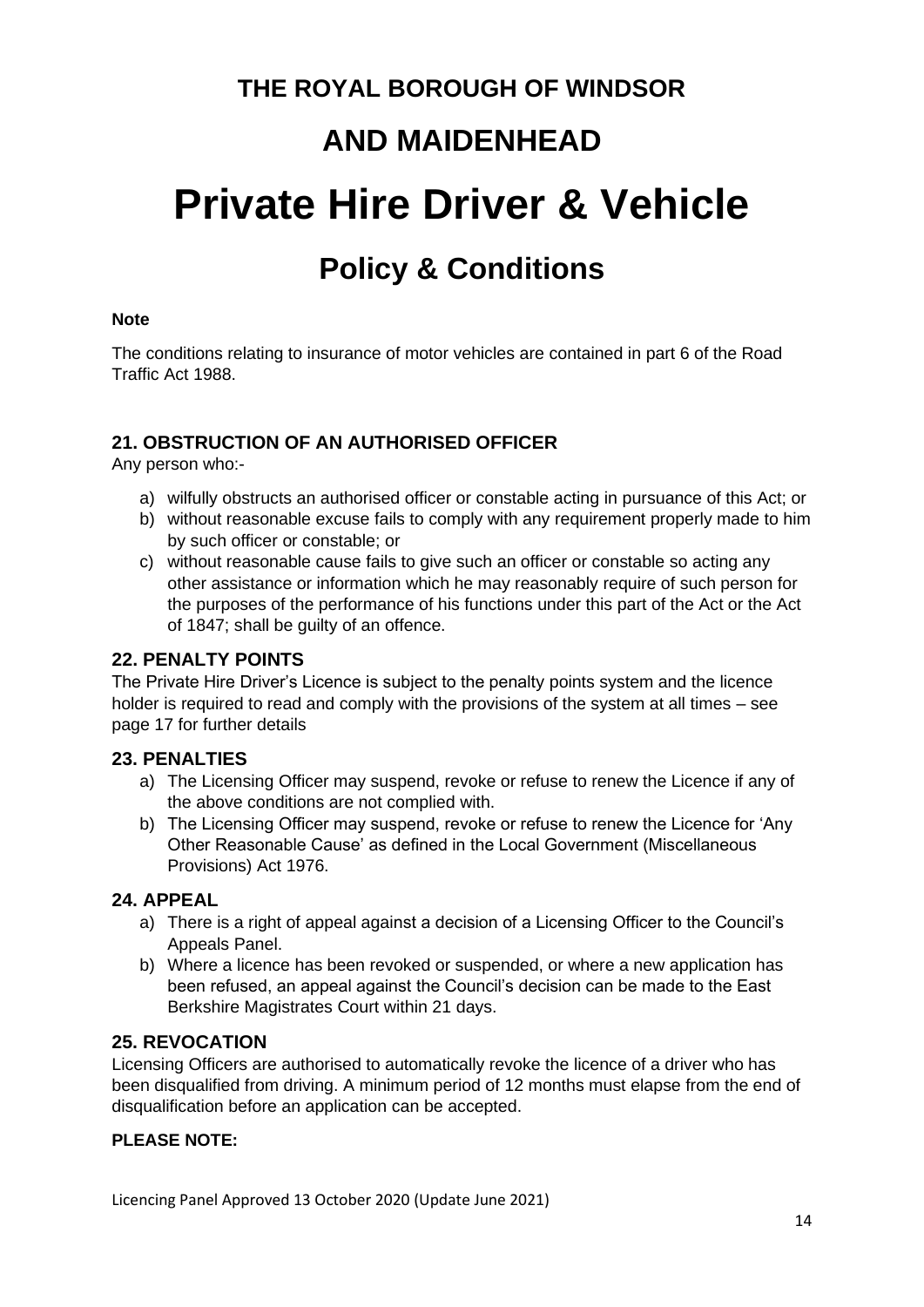## **Policy & Conditions**

Section 77 of the Local Government (Miscellaneous Provisions) Act 1976 provides the right of appeal to a Magistrates Court in respect of any requirement, refusal or any other decision of a Borough Council against which a right of appeal is conferred by the Act. A person wishing to exercise their right under this provision should make representation within 21 days of the date of the decision to the Magistrates Court.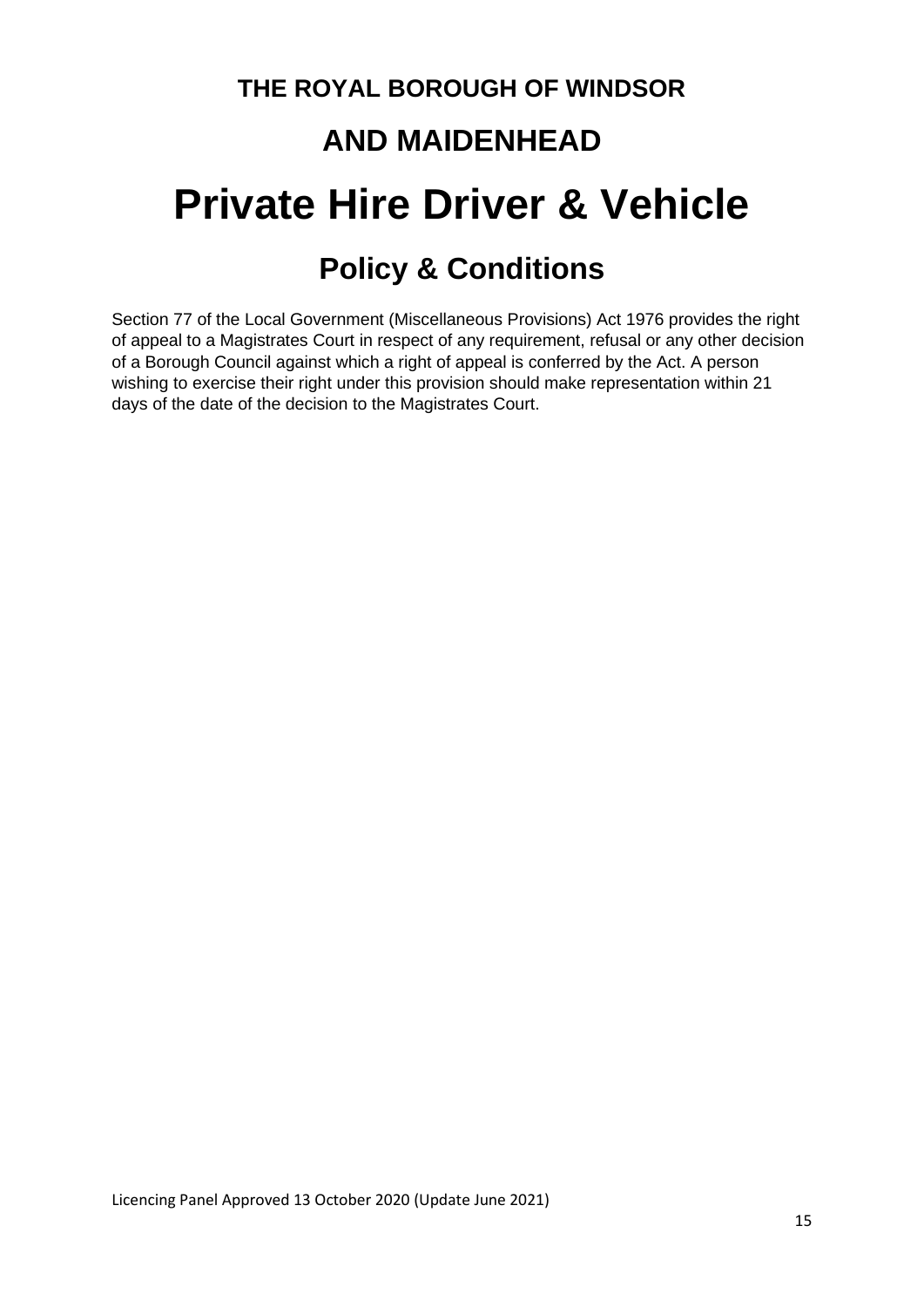### **AND MAIDENHEAD**

## **Private Hire Driver & Vehicle**

## **Policy & Conditions**

### <span id="page-15-0"></span>**PRIVATE HIRE VEHICLE CONDITIONS**

The Council attaches the following conditions to Private Hire Vehicle Licences;

In these conditions 'the Council' means The Royal Borough of Windsor and Maidenhead, 'Driver' means a person holding a Private Hire Drivers licence issued by the Council and 'Vehicle' means a Private Hire Vehicle licensed by the Council. "Licensing Officers" means the Enforcement Principal, Trading Standards and Licensing Team Leader, the Licensing Enforcement Officers and Assistant Licensing Enforcement Officers of the Royal Borough of Windsor and Maidenhead. "Council" means the Royal Borough of Windsor and Maidenhead.

**NOTES:** Failure to adhere to the Private Hire Vehicle Conditions may result in prosecution, suspension or revocation of the licence pursuant to S.61 of the Local Government (Miscellaneous Provisions) Act 1976.

#### <span id="page-15-1"></span>**1. PRE-LICENSING CONDITIONS**

In order that a reliable Private Hire service of an acceptable standard is provided within the Royal Borough of Windsor and Maidenhead, a person to be considered for a Private Hire Vehicle Licence on the first or subsequent occasions shall have a vehicle which is in satisfactory mechanical order and body condition and in operational order in every respect. This vehicle is to be a saloon, hatchback or estate vehicle, a minibus or a multi-passenger vehicle of eight or less passenger seats.

- a) A minimum of 4 doors, each adjacent to and allowing direct access to and from the seats.
- b) Rear seat accommodation for not less than 3 persons (for saloons and estates).
- c) In addition to the Driver up to 2 passenger seats in the front of the vehicle, provided each seat is separate and has its on lap/diagonal seat belt. (For a limousine, a bench seat with an armrest to accommodate 1 person in addition to the Driver).
- d) All private hire vehicles shall be fitted with appropriate seat belts to the front and rear seats. The number of seat belts fitted to the vehicle shall correspond with the number of passengers the vehicle is licensed to carry in forward facing seats, plus a belt for the driver.
- e) Accommodation for not less than four passengers.
- f) Adequate luggage accommodation.
- g) All vehicles must be right hand drive.
- h) The inside and outside of a private hire vehicle shall be clean and free from damage, well maintained and in every way fit for public service. The applicant shall submit the vehicle for such inspection as the Council may require. Vehicles submitted for test/inspection shall be in such a condition as to be suitable for inspection.
- · **Vehicles should be free from excessive oil leaks**
- · **All vehicles should be thoroughly clean inside and out**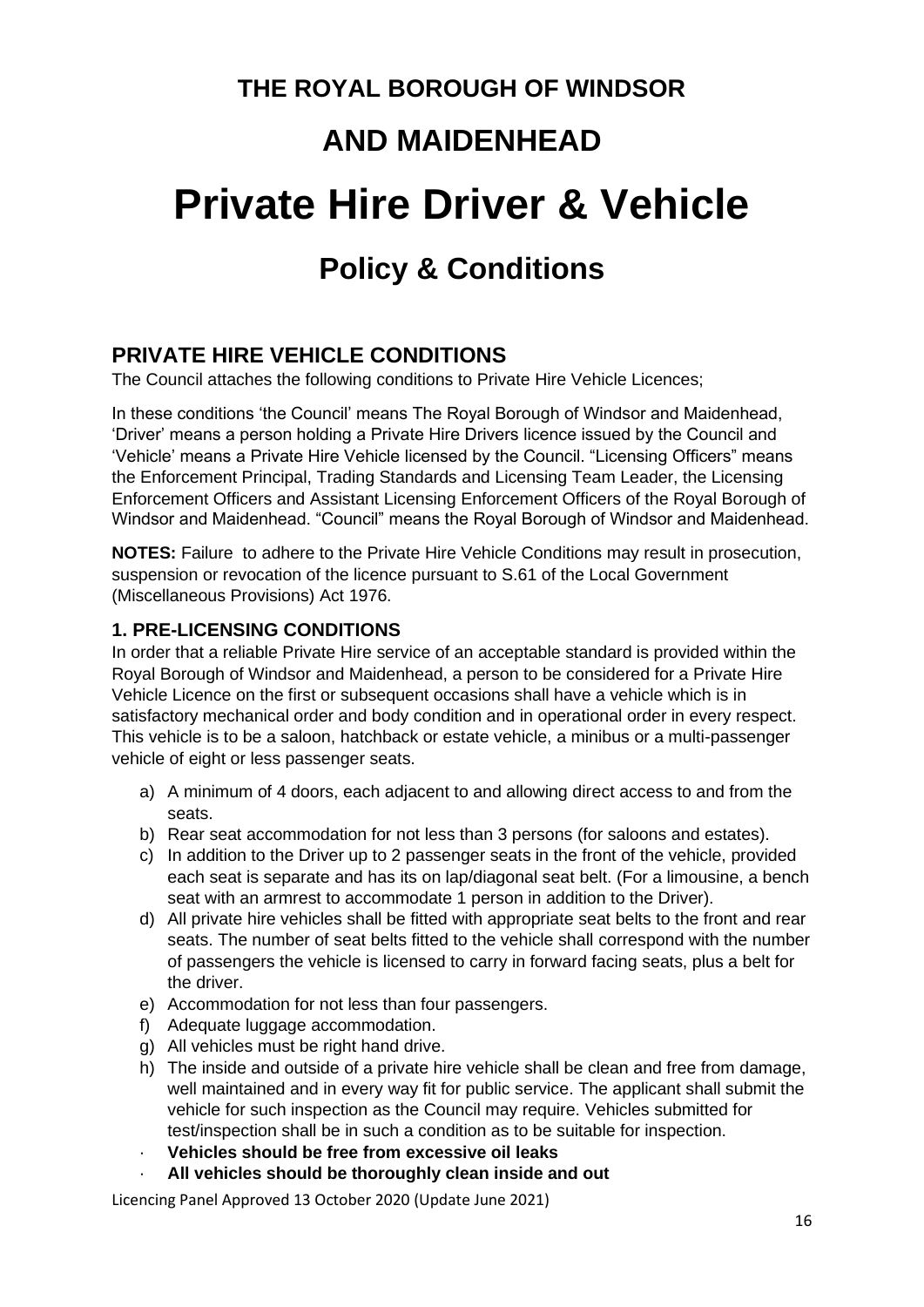### **AND MAIDENHEAD**

# **Private Hire Driver & Vehicle**

## **Policy & Conditions**

#### · **Vehicles not meeting these conditions will not be inspected**

#### <span id="page-16-0"></span>**2. WHEELCHAIR ACCESSIBLE VEHICLES**

All RBWM Private Hire Vehicle Licence holders must inform the Licensing Officer if their existing, or any new, vehicle is purpose built as a wheelchair accessible vehicle. All purpose built wheelchair accessible private hire vehicles will be regarded as "designated" vehicles for the purposes of Section 167 of the Equality Act 2010.

- a) Drivers of these vehicles will have the following duties;
	- to carry the passenger while in the wheelchair;
	- not to make any additional charge for doing so;
	- if the passenger chooses to sit in a passenger seat, to carry the wheelchair;
	- to take such steps as are necessary to ensure that the passenger is carried in safety and reasonable comfort; and
	- to give the passenger such mobility assistance as is reasonably required.
	- · to have their name, contact telephone number and vehicle details included in a list of drivers who are available for wheelchair users. This list will appear on the RBWM website.
- b) Drivers can be exempted from these requirements under section 166 of the Equality Act if the Licensing Officer is satisfied that it is appropriate to do so on medical grounds or because the driver's physical condition makes it impossible or unreasonably difficult for him or her to comply with the duties.
- c) An exemption can be valid for as short or long a time period as the Licensing Officer thinks appropriate, bearing in mind the nature of the medical issue.
- d) Drivers wishing to claim an exemption from the duties set out above must apply in writing using a form which will be provided by the Licensing Officer. On this form the person applying for an exemption must set out:
	- why they should be exempted from the duties set out above, and
		- the independent evidence that supports this exemption.
- e) Independent medical evidence should, as an absolute minimum, be in the form of a letter or report from a general practitioner.
- f) Where a long-term exemption is to be issued, medical assessments should be undertaken by professionals who have been specifically trained in the relevant field and who are independent of the applicant. Up to the age of 65 long term exemptions will be reviewed every five years at the same time that a medical certificate is required. From the age of 65 long term exemptions will be reviewed every year at the same time that a medical certificate is required.
- g) If the exemption application is unsuccessful the applicant will be informed in writing within a reasonable timescale and with a clear explanation of the reasons for the decision.
- h) Drivers granted an exemption will be issued with an exemption certificate.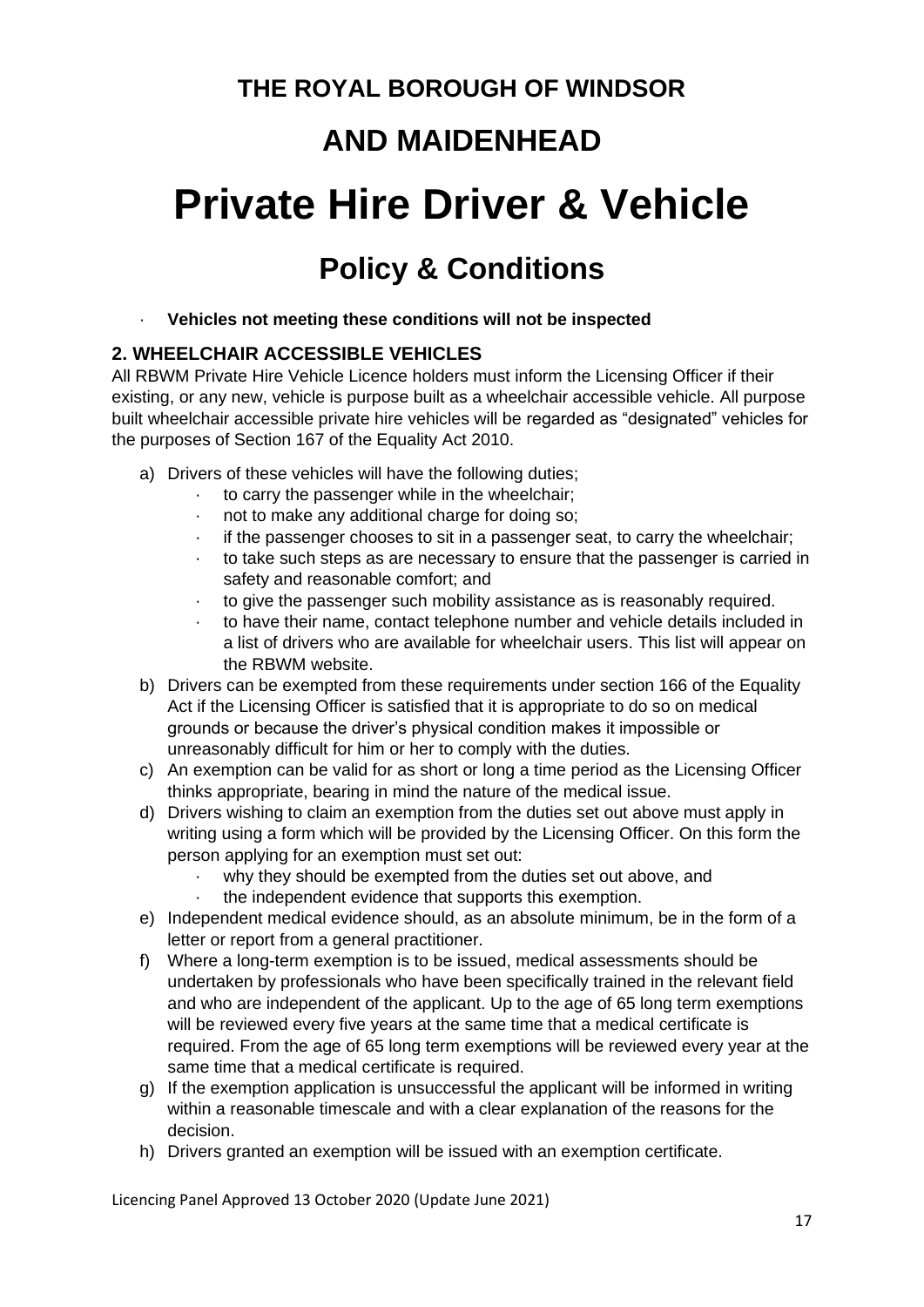## **Policy & Conditions**

- i) Where the proprietor of a RBWM licenced hackney carriage or private hire vehicle is neither a RBWM licenced driver or operator, they must provide a basic disclosure from the DBS upon application to licence the vehicle and then annually
- j) Drivers granted an exemption will be permitted to display in their vehicle, when being operated by the exempt driver, a notice prescribed by the Equality Act 2010 (Taxis and Private Hire Vehicles) (Passengers in Wheelchairs – Notices of Exemption) Regulations 2017 or by any subsequent legislation that this is replaced by.
- k) If a designated vehicle is operated by more than one driver, one or more of whom has been granted an exemption, the Notice of Exemption must only be displayed in the vehicle when being operated by an exempted driver.
- l) If a Notice of Exemption is displayed in a designated vehicle being operated by a driver to whom an exemption has not been granted, that driver will be in breach of this Policy and subject to action by the Licensing Officer.
- m) If the display of a Notice of Exemption in a designated vehicle being operated by a driver to whom an exemption has not been granted causes the driver to fail to comply with the duties set out above, that driver commits a criminal offence.

### <span id="page-17-0"></span>**3.PRIVATE HIRE VEHICLE AGE POLICY**

- a) Any new vehicle to be licensed as a Private Hire vehicle, either permanently or temporarily to be no older than 5 years from the date of first registration.
- b) That condition (a) above will apply to all new and current licence holders.
- c) The vehicle once licensed can be licensed to a maximum of 12 years from the date of first registration.
- d) That for any vehicle imported into the UK, the date requirements will apply from the date of manufacture.
- e) Exceptions to 2(a), (c) and (d) can be made for some vehicles on written application to the Council. Such vehicles will include prestigious vehicles in excellent condition.

The applicant must pay the relevant fee as set from time to time by the Council's Licensing Panel. If a licence is issued refunds will not be given.

### <span id="page-17-1"></span>**4. DOCUMENTATION**

The applicant shall produce the following documents prior to the issue of the licence which must be current at the time the licence commences:

- a) An insurance certificate or cover note which expressly indicates insurance cover for Private Hire or Hire and Reward.
- b) The vehicle registration document showing the current owner's name and address.
- c) A valid current Certificate of Compliance which must be no older than 28 days on issue of the Licence.
- d) All vehicles over 9 years from the date of first registration require a Certificate of Compliance every 6 months.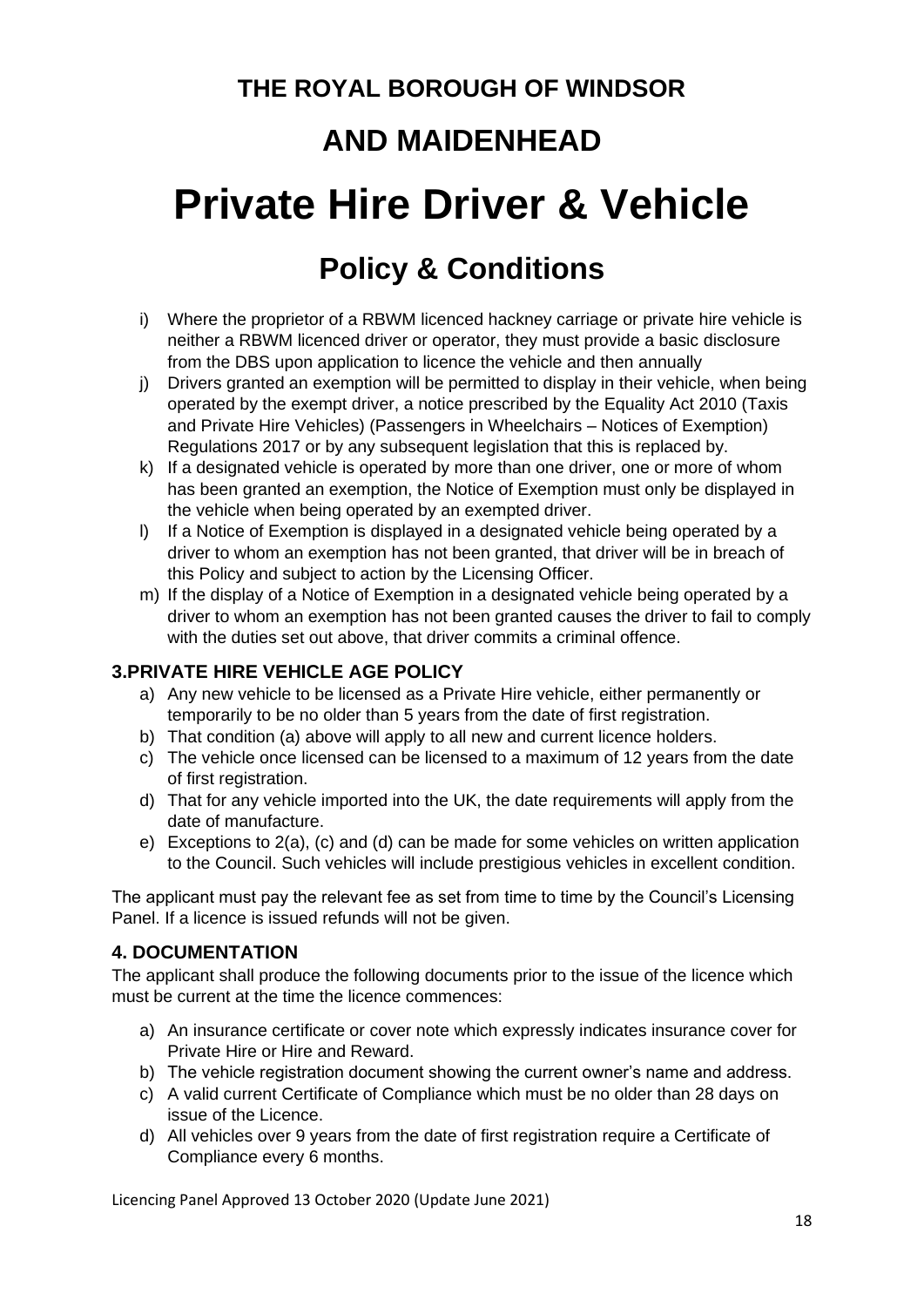### **AND MAIDENHEAD**

# **Private Hire Driver & Vehicle**

## **Policy & Conditions**

No Certificate of Compliance is required within a period of 1 year from date of registration.

- e) All vehicle licence holders must carry the original / photocopy of the original of the following documents in their vehicles at all times:
	- · Driving licence (photo card and counterpart)
	- **Insurance**
	- · Certificate of Compliance

#### <span id="page-18-0"></span>**5. SAFETY EQUIPMENT**

All vehicles will be required to carry a fire extinguisher conforming to British Standard (BS) EN3 - this must be readily available for use in case of an emergency and a first aid kit.

#### <span id="page-18-1"></span>**6.LICENCE PLATE**

The licence holder/Driver shall ensure that;

- a) The Private Hire licence plate shall be securely affixed to the outside rear of the vehicle at all times, regardless of whether or not the vehicle is being used for Private Hire purposes.
- b) The Private Hire Vehicle Licence plate should not be concealed or damaged and must be kept clean so that it is clearly visible at all times.
- c) An internal identification plate is clearly displayed within the vehicle, showing the Private Hire Vehicle Licence and registration number matching the design approved by the licensing team.

Where a proprietor of a private hire vehicle has been granted dispensation under Section 75(3) of the Act, he is permitted to remove the plate from the vehicle.

Such dispensation will be granted and remain valid where:-

- a) The applicant has provided written contracts from businesses that require their service specifying the requirement for the vehicle not to display a plate.
- b) The driver of the vehicle wears uniform with some form of company logo, i.e. suit accompanied with a company tie.
- c) The dispensation certificate and the plate are kept in the vehicle at all times during contract work.
- d) The plate must be displayed at all times when the vehicle is being used in relation to Private Hire which is not subject to a regular business contract in accordance with Condition 5(c).

### <span id="page-18-2"></span>**7. ADVERTISEMENTS**

Drivers are not allowed to display any form of advertisement on or in the vehicle.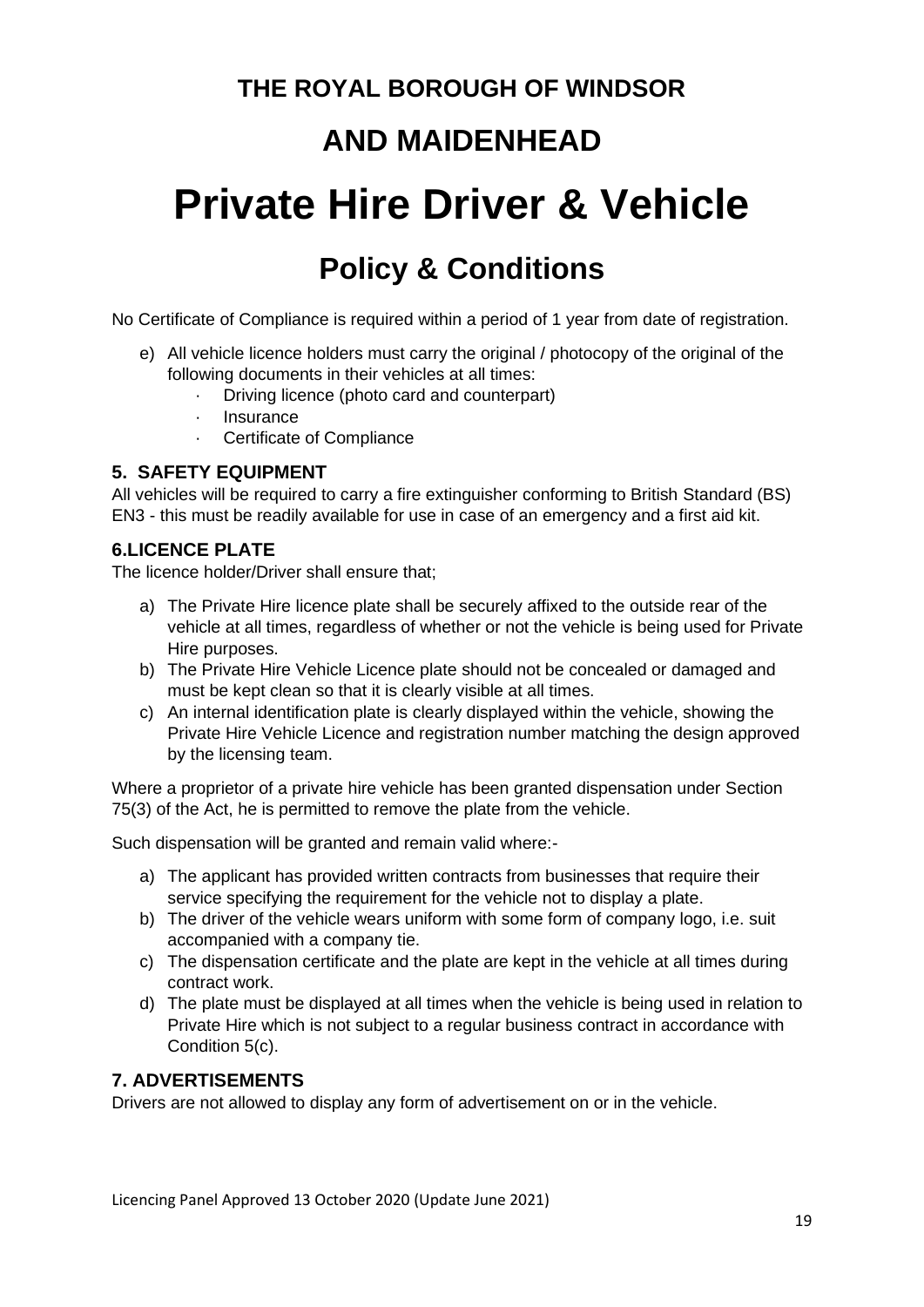## **AND MAIDENHEAD**

# **Private Hire Driver & Vehicle**

## **Policy & Conditions**

#### <span id="page-19-0"></span>**8.SIGNAGE FOR PRIVATE HIRE VEHICLES**

- a) A Company sticker must be displayed in the middle of the front windscreen displaying the name (logo and colours) of the operator. Information for passengers on how to contact RBWM Licensing must be displayed inside the vehicle.
- b) All signs to be displayed must have been approved by the Licensing Officers.
- c) All Drivers can only display the signs given to them by their Private Hire Operator.
- d) The display of roof signs of any description or the display of the word "TAXI" or "CAB" whether in the singular or plural and whether alone or as part of another word is prohibited.
- e) The words "FOR HIRE" or any form of wording which in any way suggests that the vehicle on which it is displayed is presently available to take up any passengers wishing to hire it, or would be so available if not already hired, is prohibited.

#### <span id="page-19-1"></span>**9.USAGE**

- a) Whilst a vehicle is licensed as a Private Hire Vehicle it must not be driven by any other person other than a Driver properly licensed by the Royal Borough of Windsor and Maidenhead.
- b) If the proprietor permits or employs any other person to drive the vehicle, they must inspect the Private Hire Drivers Licence and Badge and record the details of the licence in a proper register for that purpose.

### <span id="page-19-2"></span>**10.CARRIAGE OF ASSISTANCE DOGS**

The proprietor shall ensure the Driver of the vehicle complies with the requirements to carry a Guide Hearing or Assistance Dog when requested, unless the Driver is a holder of an Exemption Certificate (see Private Hire Driver Conditions).

#### <span id="page-19-3"></span>**11.CHANGE OF ADDRESS**

If the vehicle licence holder changes address then he must inform the Council of such change, in writing within 7 working days.

### <span id="page-19-4"></span>**12. PRODUCTION OF DOCUMENTATION**

On request, a Private Hire Vehicle licence holder/proprietor shall produce to an authorised officer of the Council or Police Constable the following document within five working days;

- a) Current Certificate of Compliance
- b) Insurance document for Private Hire/Hire and Reward covering the appropriate period.
- c) Vehicle Registration document or any other evidence of proprietorship of the vehicle.

### <span id="page-19-5"></span>**13. ACCIDENTS**

The licence holder/proprietor must notify the Licensing Officer of any accident in which the vehicle has been involved within 72 hours of the occurrence.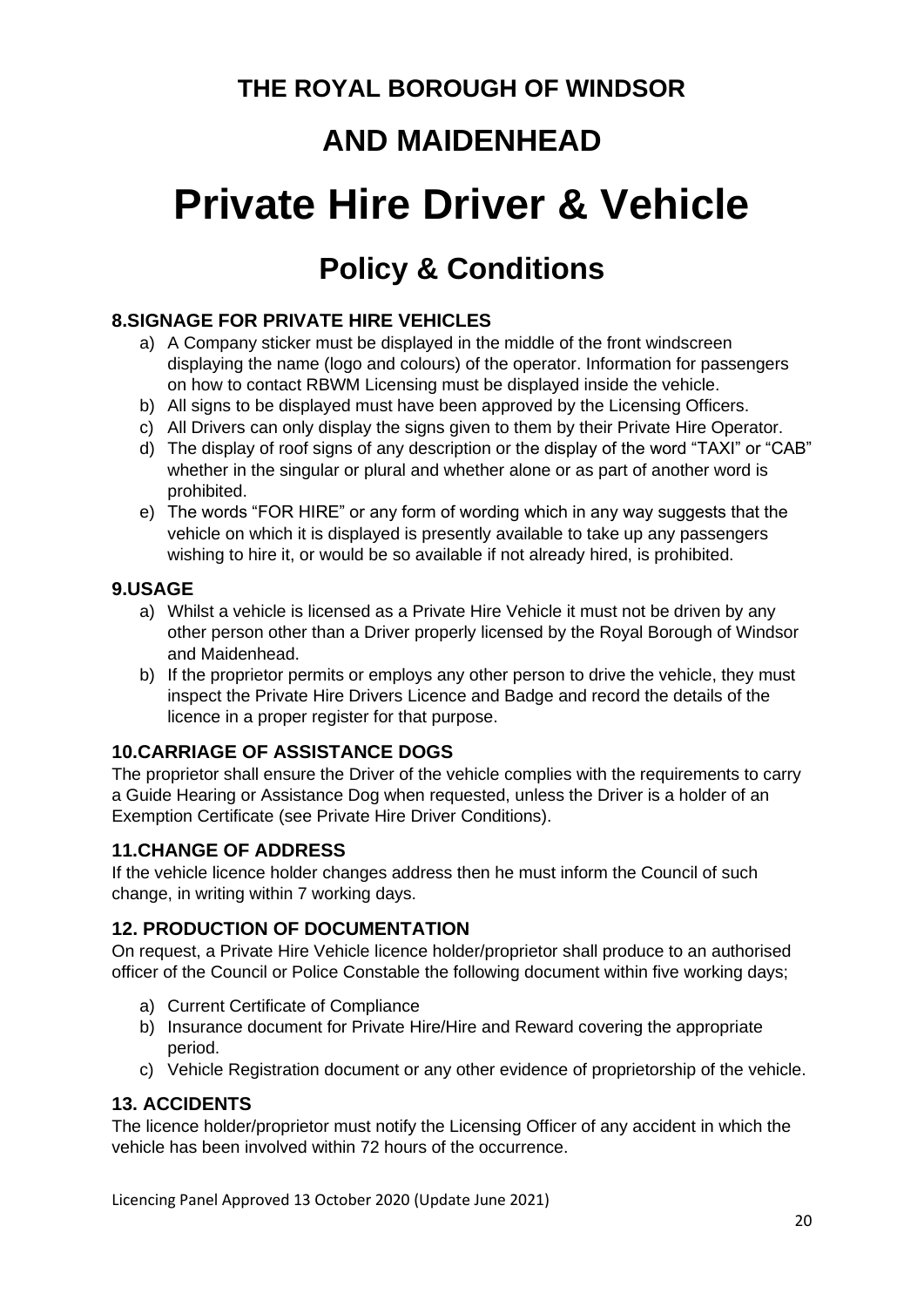### **AND MAIDENHEAD**

# **Private Hire Driver & Vehicle**

## **Policy & Conditions**

#### <span id="page-20-0"></span>**14.BYELAWS AND REGULATIONS**

- a) The proprietor/licence holder shall ensure that any Driver (of his vehicle) complies with the Council's Conditions.
- b) The proprietor should make himself familiar with statutory requirements relating to Private Hire Vehicle Licensing.

#### <span id="page-20-1"></span>**15. CONVICTIONS, CAUTIONS AND FIXED PENALTIES**

The Driver shall, within 7 days, disclose to the Council in writing any details of any conviction, Police caution or fixed penalty (e.g. points on driving licence) other than a parking fine imposed on him during the course of the licence.

#### <span id="page-20-2"></span>**16.SURRENDER OF LICENCE**

If the Proprietor/Licence holder cease to use the vehicle for the purpose for which it was licensed he shall surrender the licence and return the plate, which remains the property of the Royal Borough of Windsor and Maidenhead. No refunds are payable on surrender of licences.

#### <span id="page-20-3"></span>**17.OBSTRUCTION OF AUTHORISED OFFICERS**

Any person who:-

- a) wilfully obstructs an authorised officer or constable acting in pursuance of this Act; or
- b) without reasonable excuse fails to comply with any requirement properly made to him by such officer or constable; or
- c) without reasonable cause fails to give such an officer or constable so acting any other assistance or information which he may reasonably require of such person for the purposes of the performance of his functions under this part of the Act or the Act of 1847;

shall be guilty of an offence.

#### <span id="page-20-4"></span>**18. PENALTY POINTS**

The Private Hire Vehicle licence is subject to the penalty points system in force in relation to the licence and the licence holder is required to read and comply with the provisions of the system at all times.

#### <span id="page-20-5"></span>**19. PENALTIES**

- a) The Licensing Officers may suspend, revoke or refuse to renew the Licence if any of the above conditions are not complied to.
- b) The Licensing Officers may suspend, revoke or refuse to renew the Licence for 'Any Other Reasonable Cause' as defined in the Local Government (Miscellaneous Provisions) Act 1976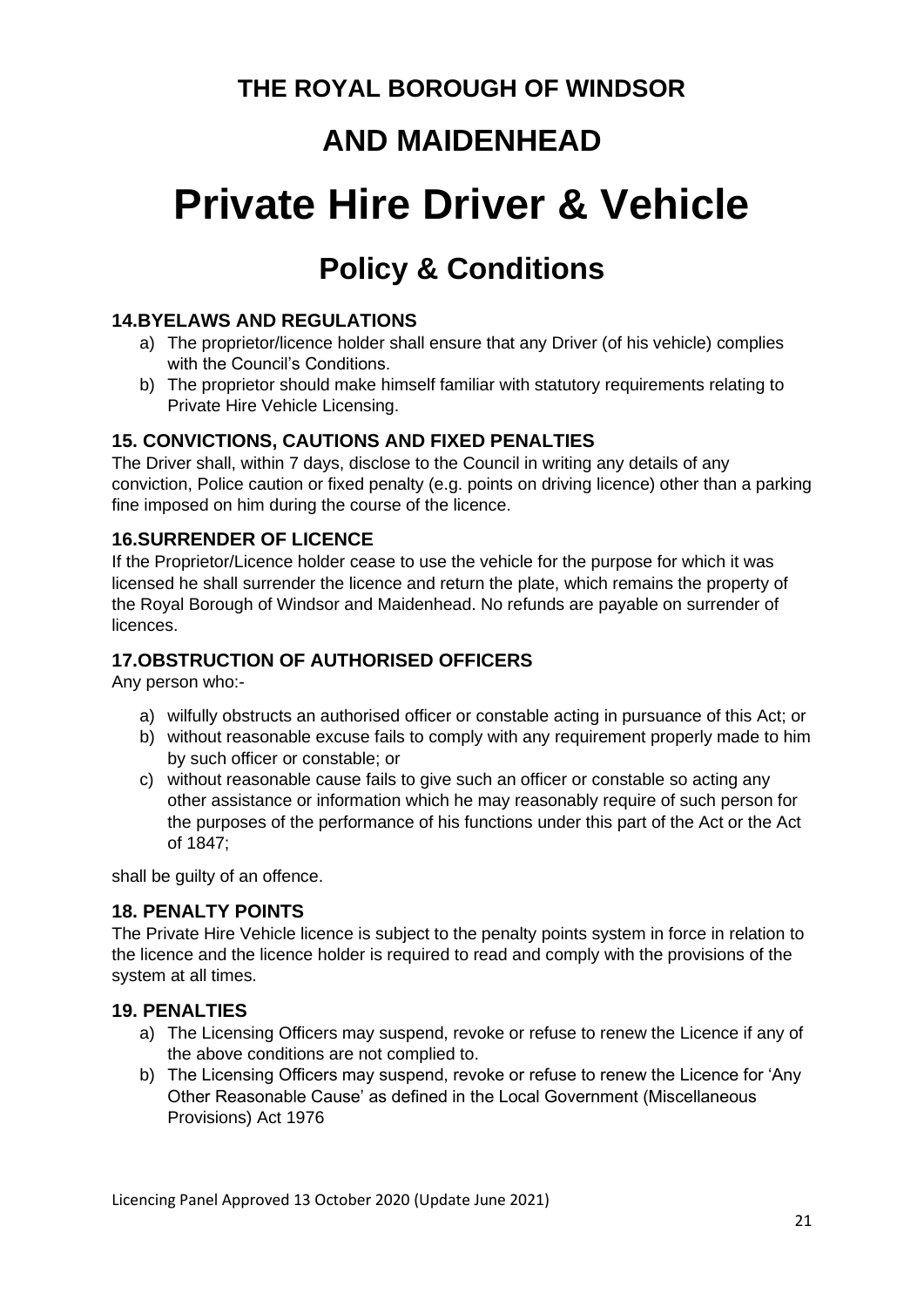### **AND MAIDENHEAD**

# **Private Hire Driver & Vehicle**

### **Policy & Conditions**

#### <span id="page-21-0"></span>**20. APPEALS**

- a) Where a licence has been revoked or suspended, or where a new application has been refused, an appeal against the Licensing Officer's decision may be made to the Council's Appeal Panel.
- b) An appeal can be made to a Magistrates' Court within 21 days.

#### <span id="page-21-1"></span>**21. REVOCATION**

Licensing Officers are authorised to automatically revoke the licence of a driver who has been disqualified form driving. A minimum period of 12 months must elapse from the end of the disqualification before an application can be accepted.

If a licence has been revoked, a new application will not be accepted until 1 year has elapsed from the date of revocation or any time which the Licensing Officers decide.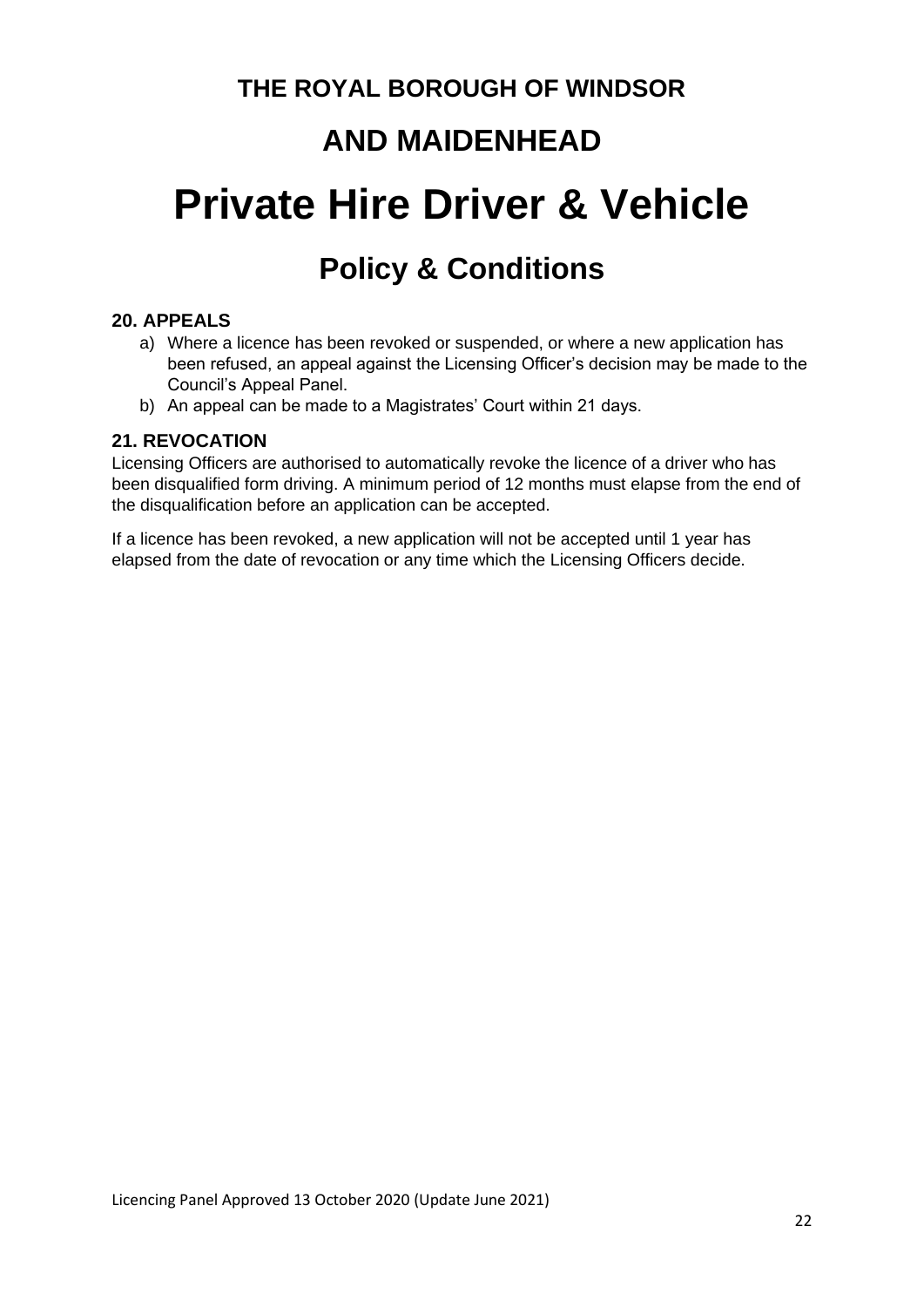### **AND MAIDENHEAD**

## **Private Hire Driver & Vehicle**

### **Policy & Conditions**

### <span id="page-22-0"></span>**Penalty Points System**

The introduction of the Penalty Points System is to provide an effective enforcement process for Licensing Officers in respect of Hackney Carriage and Private Hire Driver and Vehicle Licence holders, as well as Private Hire Operators who are found to be in breach of local or national conditions and policies relating to the licensing functions.

The emphasis of the Penalty Point System is to increase and ensure the safety and wellbeing of members of the public as well as compliance with legal requirements.

The system is only intended to ensure compliance by those licence holders who it is proved have breached or are in breach of the rules and regulations that they should be complying with.

The system operates in line with penalty points endorsed on a driving licence and that is where 12 unspent penalty points are accumulated this will result in referral to the Licensing Panel. Penalty points being spent 12 months from the date of being administered.

Licensing Officers reserve the right to refer cases straight to a Licensing Panel rather than imposing points, where they consider the seriousness of the case merits doing so.

Where a referral is made to the Licensing Panel, it will be that Panel's decision on what further action, if any, should be taken – such action could include the suspension or revocation of the licence.

The Licensing Panel will allow the licence holder the opportunity to challenge the imposition of individual sets of penalty points.

Where penalty points are administered by a Licensing Officer and the licence holder wishes to dispute the matter, the licence holder may request for the matter to be referred to a Senior Officer of the Royal Borough of Windsor & Maidenhead, being either a Director or Head of Service.

Such an appeal must be submitted to the Council in writing, stating the grounds for the appeal, within 21 days of administration of the penalty points. Any licence holder also has the right of appeal against a Licensing Panel, Appeals Panel or Senior RBWM Officer decision to the Magistrates Court within 21 days of notification of the decision

Where the issuing of penalty points means that person receiving the points has accrued 12 unspent points in total, and would therefore be automatically referred to the Licensing Panel, any appeal in this case should be heard by an Appeals Panel made up of three Members of the Licensing Panel.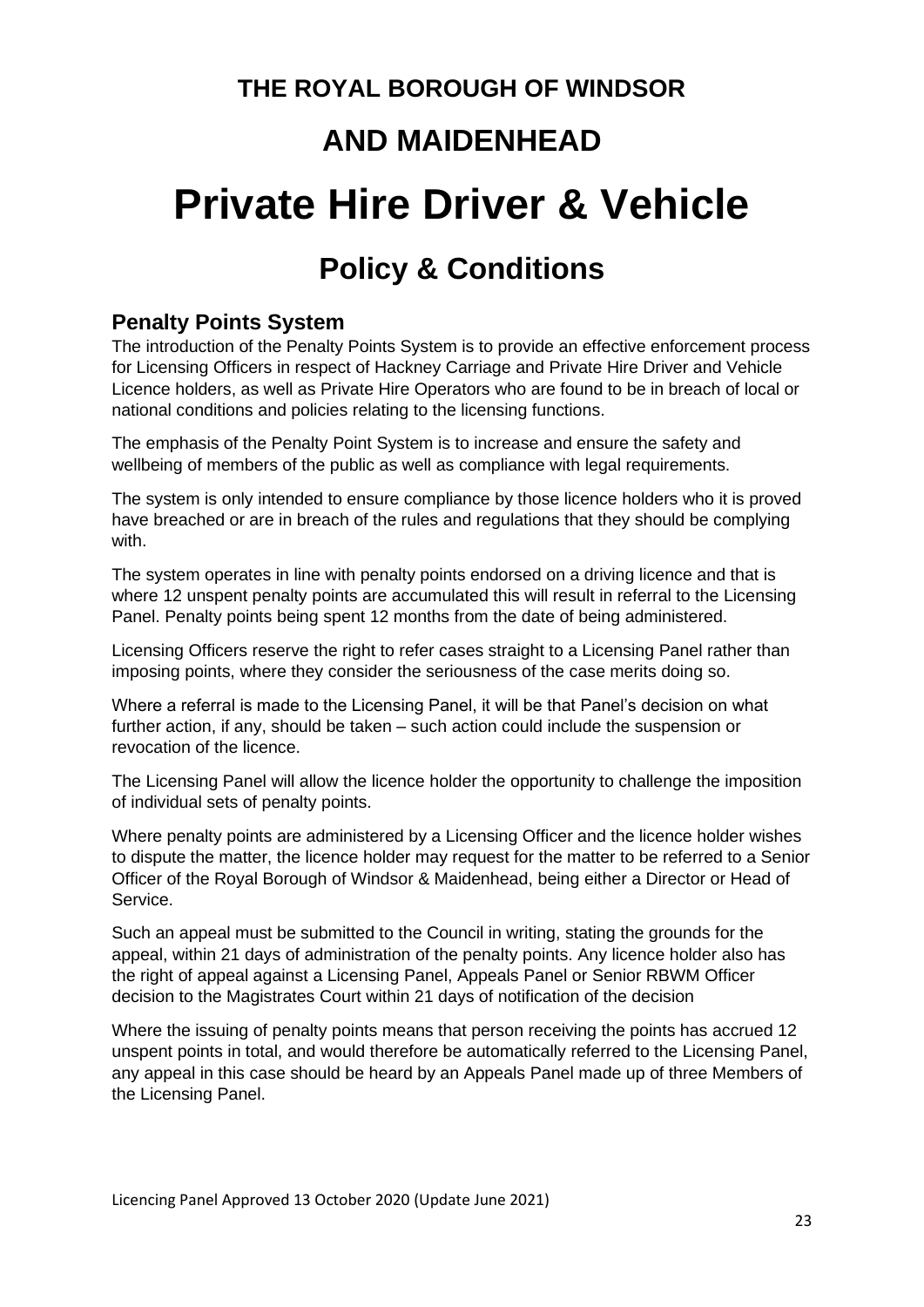### **AND MAIDENHEAD**

# **Private Hire Driver & Vehicle**

## **Policy & Conditions**

| Infringement                                                     | <b>Penalty</b>                          |
|------------------------------------------------------------------|-----------------------------------------|
| Failing to have a Private Hire Driver or Hackney                 | 3 Points                                |
| Carriage Driver badge in his possession                          |                                         |
| Not having a fire extinguisher and/or first aid kit              | 3 Points                                |
| in the vehicle                                                   |                                         |
| A vehicle issued with Dispensation and not                       | 3 Points                                |
| having the plate in the vehicle or the                           |                                         |
| Dispensation Certificate in the vehicle                          |                                         |
| Failing to notify the Licensing Officer of any                   | 6 Points                                |
| points or convictions being imposed by the                       |                                         |
| Courts within 7 days                                             |                                         |
| Failing to notify a change of address within 7                   | 3 Points                                |
| days                                                             |                                         |
| Driving an unlicensed vehicle                                    | 6 Points                                |
| Allowing an unlicensed driver to drive a Private                 | 6 Points                                |
| Hire Vehicle or Hackney Carriage Vehicle                         |                                         |
| Failing to renew a Hackney Carriage or Private                   | 3 Points                                |
| Hire driver licence or vehicle licence within the                |                                         |
| correct time (unless extenuating circumstances                   |                                         |
| apply)                                                           |                                         |
| Unlawfully plying for hire                                       | Referral to Licensing Panel to consider |
|                                                                  | revocation of licence                   |
| Failing to display an identity plate correctly on<br>the vehicle | 3 Points                                |
| Failing to notify the Licensing Officer of being                 | 3 Points                                |
| involved in an accident within 72 hours                          |                                         |
| Private Hire Operators failing to notify the                     | 3 Points                                |
| Licensing Officer of any complaints received                     |                                         |
| Private Hire Operators failing to maintain their                 | 3 Points                                |
| records in the correct format                                    |                                         |
| Failing to attend the Town Hall when directed by                 | Referral to Licensing Panel to consider |
| the Licensing Officer                                            | revocation of licence                   |
|                                                                  |                                         |
| Allowing more passengers to be carried in the                    | 6 Points                                |
| vehicle than authorised by the Private Hire or                   |                                         |
| Hackney Carriage Vehicle licence                                 |                                         |
| Causing or permitting a Private Hire Vehicle or                  | 3 Points                                |
| Hackney Carriage to wait on double yellow                        |                                         |
| lines, other than to allow passengers to board or                |                                         |
| alight                                                           |                                         |
| Causing or permitting a Private Hire Vehicle or                  | 3 Points                                |
| Hackney Carriage to wait on a single yellow line,                |                                         |
| in contravention of the notices displayed, other                 |                                         |
| than to allow passengers to board or alight                      |                                         |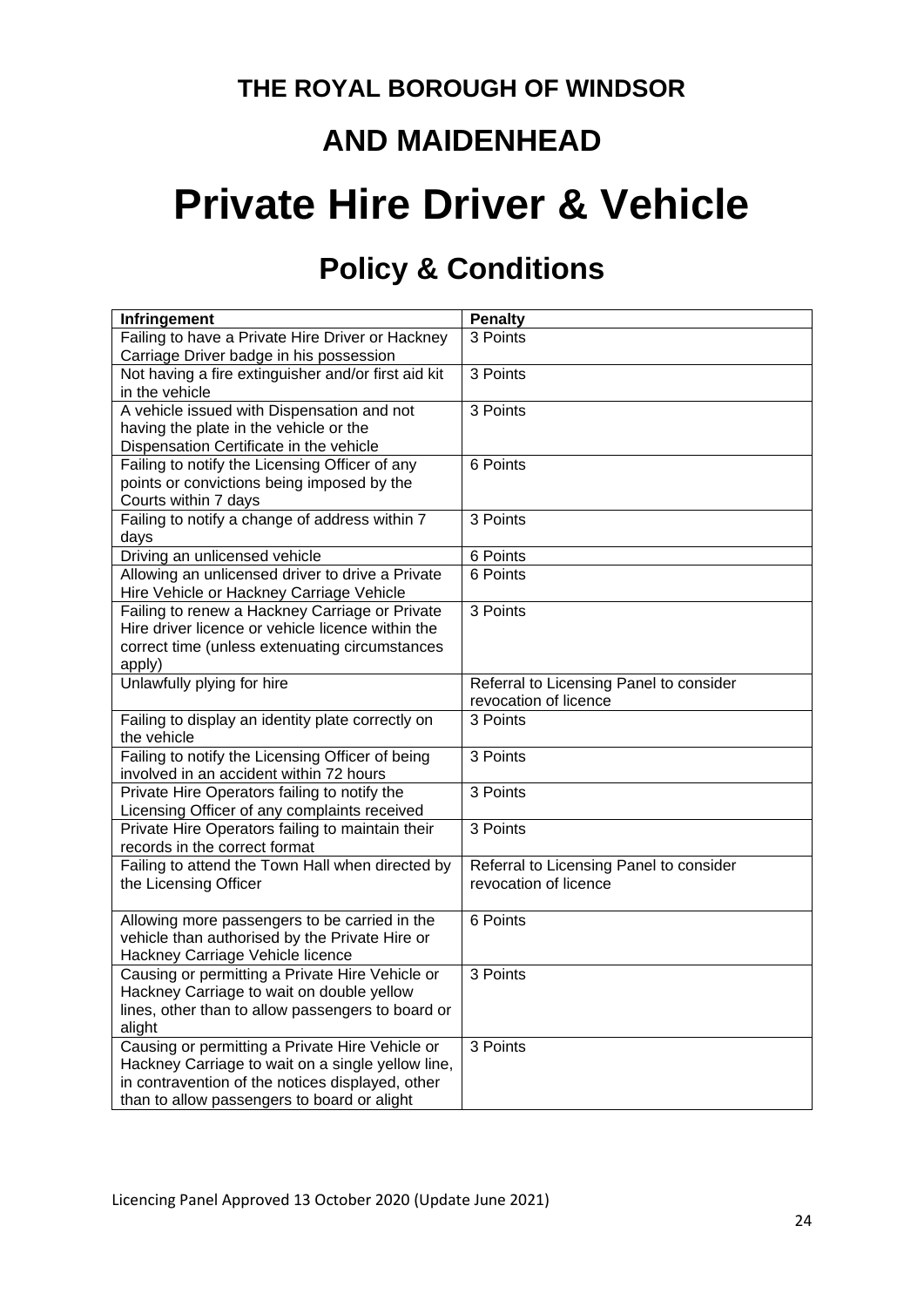### **AND MAIDENHEAD**

## **Private Hire Driver & Vehicle**

## **Policy & Conditions**

| Causing or permitting a Hackney Carriage to<br>wait on a single yellow line, in contravention of<br>the notices displayed, other than to allow<br>passengers to board or alight or other than<br>plying for hire on a hackney carriage rank. | 3 Points                                                                                     |
|----------------------------------------------------------------------------------------------------------------------------------------------------------------------------------------------------------------------------------------------|----------------------------------------------------------------------------------------------|
| Causing or permitting a Private Hire Vehicle or<br>Hackney Carriage to wait in a marked disabled<br>bay                                                                                                                                      | 6 Points                                                                                     |
| Causing or permitting a Private Hire Vehicle or<br>Hackney Carriage to wait in a bus stop                                                                                                                                                    | 6 Points                                                                                     |
| Causing or permitting a Private Hire Vehicle or<br>Hackney Carriage to wait in any other restricted<br>space                                                                                                                                 | 3 Points                                                                                     |
| Private Hire Driver or Hackney Carriage Driver<br>driving erratically and / or without due care and<br>attention to pedestrians or other road users                                                                                          | 6 Points                                                                                     |
| Causing or permitting a Private Hire Vehicle or<br>Hackney Carriage to block the driveway or<br>entrance of any residence, business, school or<br>any other public building or space                                                         | 3 Points                                                                                     |
| Private hire driver, without reasonable cause,<br>charging more for a fare than was quoted at or<br>before the outset of the journey                                                                                                         | 12 points<br>(Note; 12 points would trigger an immediate<br>referral to the Licensing Panel) |
| Hackney carriage driver, without a reasonable<br>excuse, refusing to take a fare for a journey<br>wholly within Royal Borough of Windsor and<br>Maidenhead                                                                                   | 12 points<br>(Note; 12 points would trigger an immediate<br>referral to the Licensing Panel) |
| Hackney carriage driver not using the taximeter<br>for a journey wholly within the Royal Borough of<br>Windsor & Maidenhead                                                                                                                  | 12 points<br>(Note; 12 points would trigger an immediate<br>referral to the Licensing Panel) |
| Hackney carriage driver using the incorrect tariff<br>so as to inflate the cost of the journey.                                                                                                                                              | 12 points<br>(Note; 12 points would trigger an immediate<br>referral to the Licensing Panel) |

#### **THE ROYAL BOROUGH OF WINDSOR AND MAIDENHEAD**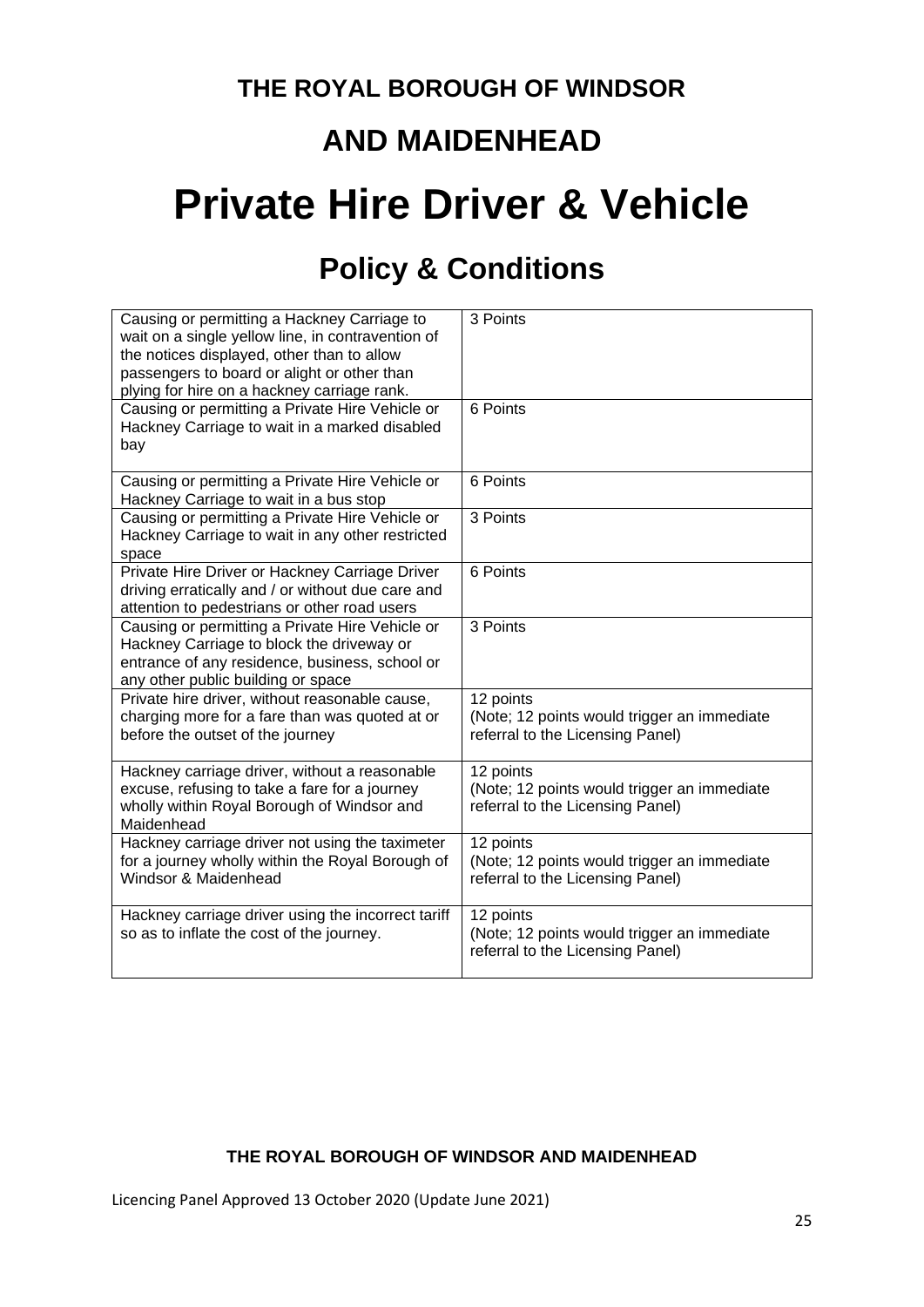### **AND MAIDENHEAD**

# **Private Hire Driver & Vehicle**

## **Policy & Conditions**

### <span id="page-25-0"></span>**HACKNEY CARRIAGE AND PRIVATE HIRE DRIVER LICENCES STATEMENT OF POLICY ABOUT RELEVANT CONVICTIONS**

When submitting an application for a licence to drive a private hire vehicle, to drive a Hackney Carriage vehicle or to operate a private hire firm, applicants are required to declare all convictions or cautions they may have, and if they are currently being investigated or have been charged or summoned for any offence. The information given will be treated in confidence and will only be taken into account for the specific application.

Applicants should be aware that the Licensing Authority will check the Disclosure & Barring Service for the existence and contents of any criminal record held in the applicant's name. Information received from the Disclosure & Barring Service will be kept in strict confidence whilst the licensing process takes its course and will be retained for no longer than is necessary.

A person with a current conviction for serious crime need not be permanently barred from obtaining a licence but they must meet the requirements of the assessment of previous convictions set out below before an application is entertained. Passenger safety will always be the priority when considering previous convictions of an applicant.

The disclosure of a criminal record for any lesser offences or any other concerning information will not debar an applicant from gaining a licence unless officers considers that the conviction or information renders the applicant not a fit and proper person to hold a licence. In making their decision, officers will consider the nature of the offence(s), when the offence(s) took place, the age of the applicant when the offence(s) were committed and any other factors which may be relevant. There is a right of appeal from an officer decision to a Licensing Panel Sub Committee in every case.

Should the need arise any applicant who is refused a licence has a right of appeal (within 21 days of the decision) to a Magistrates' Court.

All new applicants who have not resided in the UK for a full five (5) years immediately before submitting the application must also satisfy the Licensing Team/Committee that they are a 'fit and proper person'. This will require:

- a) Obtaining a Certificate of good Conduct via the respective embassy from the country(s) where the applicant has resided for the previous 5 years,
- b) Obtaining a written English translation certificate at the applicant's own expense for the above certificate, where applicable,
- c) Production of National Insurance details and/or documentary evidence that allows an applicant to work in the UK in line with Immigration requirements.

Each case will be decided on its own merits.

The assessment of previous convictions is as follows: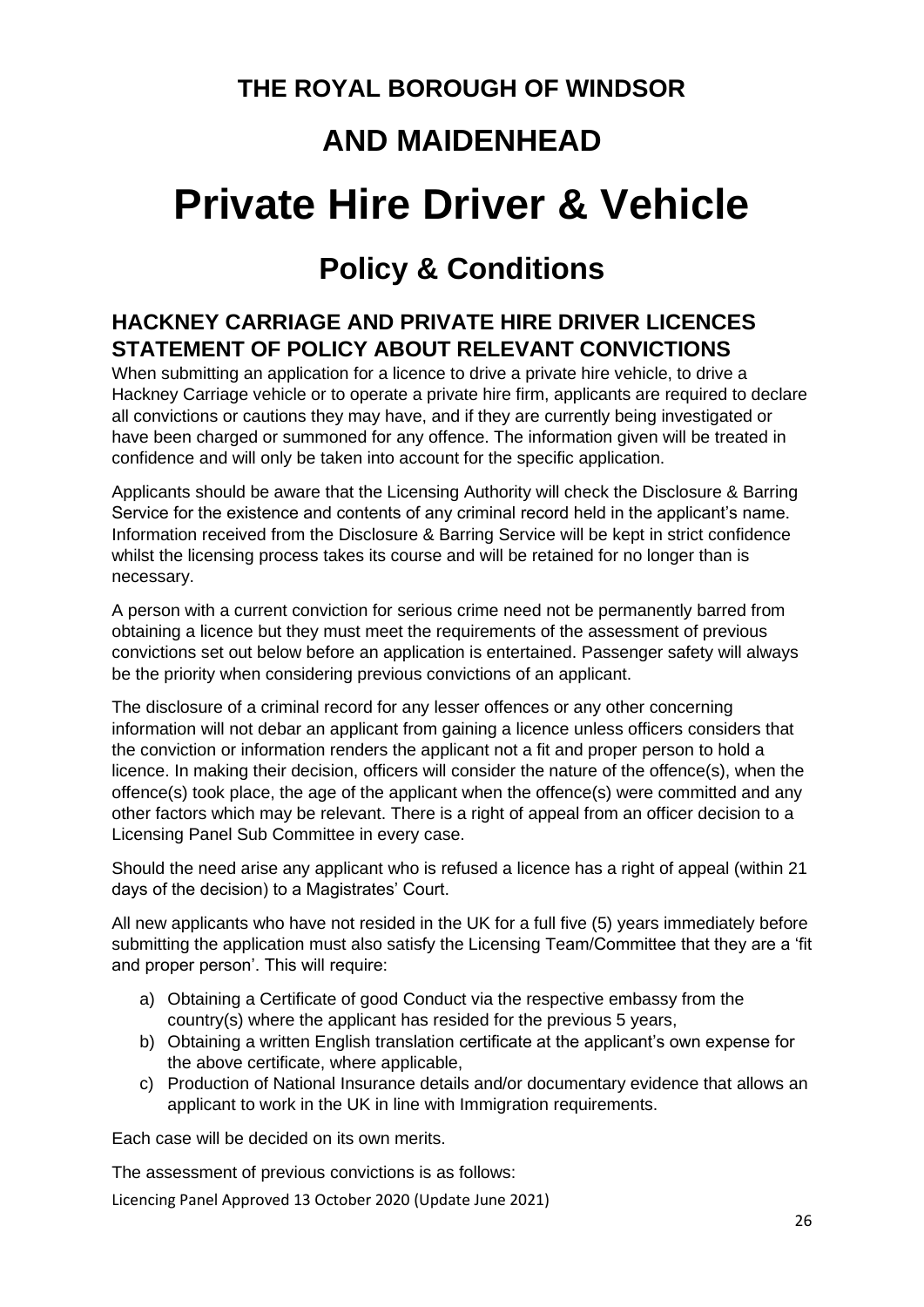### **AND MAIDENHEAD**

# **Private Hire Driver & Vehicle**

### **Policy & Conditions**

#### <span id="page-26-0"></span>**Crimes resulting in death**

Where an applicant or licensee has been convicted of a crime which resulted in the death of another person or was intended to cause the death or serious injury of another person they will not be licensed.

#### <span id="page-26-1"></span>**Exploitation**

Where an applicant or licensee has been convicted of a crime involving, related to, or has any connection with abuse, exploitation, use or treatment of another individual irrespective of whether the victim or victims were adults or children, they will not be licensed. This includes slavery, child sexual abuse, exploitation, grooming, psychological, emotional or financial abuse, but this is not an exhaustive list.

#### <span id="page-26-2"></span>**Offences involving violence against the person**

Where an applicant has a conviction for an offence of violence against the person, or connected with any offence of violence, a licence will not be granted until at least 10 years have elapsed since the completion of any sentence imposed.

#### <span id="page-26-3"></span>**Possession of a weapon**

Where an applicant has a conviction for possession of a weapon or any other weapon related offence, a licence will not be granted until at least seven years have elapsed since the completion of any sentence imposed.

#### <span id="page-26-4"></span>**Sexual offences**

Where an applicant has a conviction for any offence involving or connected with illegal sexual activity, a licence will not be granted. In addition to the above, the licensing authority will not grant a licence to any applicant who is currently on the Sex Offenders Register or on any barred list.

#### <span id="page-26-5"></span>**Dishonesty**

Where an applicant has a conviction for any offence where dishonesty is an element of the offence, a licence will not be granted until at least seven years have elapsed since the completion of any sentence imposed.

#### <span id="page-26-6"></span>**Drugs**

Where an applicant has any conviction for, or related to, the supply of drugs, or possession with intent to supply or connected with possession with intent to supply, a licence will not be granted until at least 10 years have elapsed since the completion of any sentence imposed. Where an applicant has a conviction for possession of drugs, or related to the possession of drugs, a licence will not be granted until at least five years have elapsed since the completion of any sentence imposed. In these circumstances, any applicant may also have to undergo drugs testing for a period at their own expense to demonstrate that they are not using controlled drugs.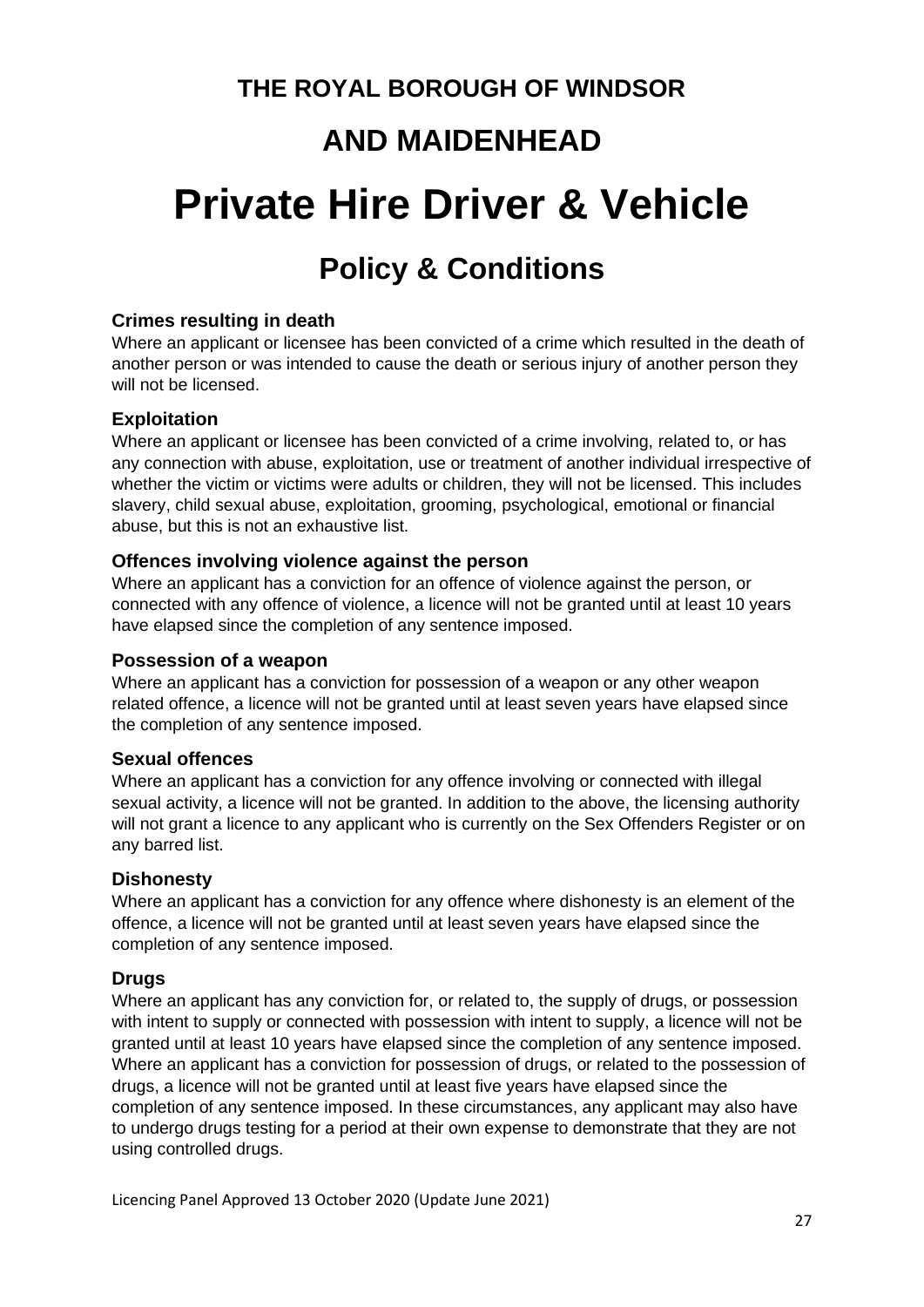### **AND MAIDENHEAD**

# **Private Hire Driver & Vehicle**

### **Policy & Conditions**

#### <span id="page-27-0"></span>**Discrimination**

Where an applicant has a conviction involving or connected with discrimination in any form, a licence will not be granted until at least seven years have elapsed since the completion of any sentence imposed.

#### <span id="page-27-1"></span>**Motoring convictions**

Hackney carriage and private hire drivers are professional drivers charged with the responsibility of carrying the public. It is accepted that offences can be committed unintentionally, and a single occurrence of a minor traffic offence would not prohibit the granting of a licence. However, applicants with multiple motoring convictions may indicate that an applicant does not exhibit the behaviours of a safe road user and one that is suitable to drive professionally. Any motoring conviction while a licensed driver demonstrates that the licensee may not take their professional responsibilities seriously. However, it is accepted that offences can be committed unintentionally, and a single occurrence of a minor traffic offence may not necessitate the revocation of a taxi or private hire vehicle driver licence providing the authority considers that the licensee remains a fit and proper person to retain a licence.

#### <span id="page-27-2"></span>**Drink driving/driving under the influence of drugs**

Where an applicant has a conviction for drink driving or driving under the influence of drugs, a licence will not be granted until at least seven years have elapsed since the completion of any sentence or driving ban imposed. In the case of driving under the influence of drugs, any applicant may also have to undergo drugs testing at their own expense to demonstrate that they are not using controlled drugs.

#### <span id="page-27-3"></span>**Using a hand-held device whilst driving**

Where an applicant has a conviction for using a held‐hand mobile telephone or a hand‐ held device whilst driving, a licence will not be granted until at least five years have elapsed since the conviction or completion of any sentence or driving ban imposed, whichever is the later.

#### <span id="page-27-4"></span>**Convictions under the Town Police Clauses Acts and Part II of the Local Government (Miscellaneous Provisions) Act 1976**

Convictions under these Acts are taken very seriously, as the legislation is in place to protect members of the public. In particular, an application will not normally be entertained where the applicant has been convicted of an offence under the Acts at any time during the twelve calendar months prior to the application or has more than one conviction during the last two years prior to the application.

An existing licence holder with any conviction under this legislation will have their licence reviewed immediately.

Nothing in this guidance / policy will remove an applicant's right to appeal to a Magistrates Court against the Council's refusal to grant or renew a licence, or decision to suspend or